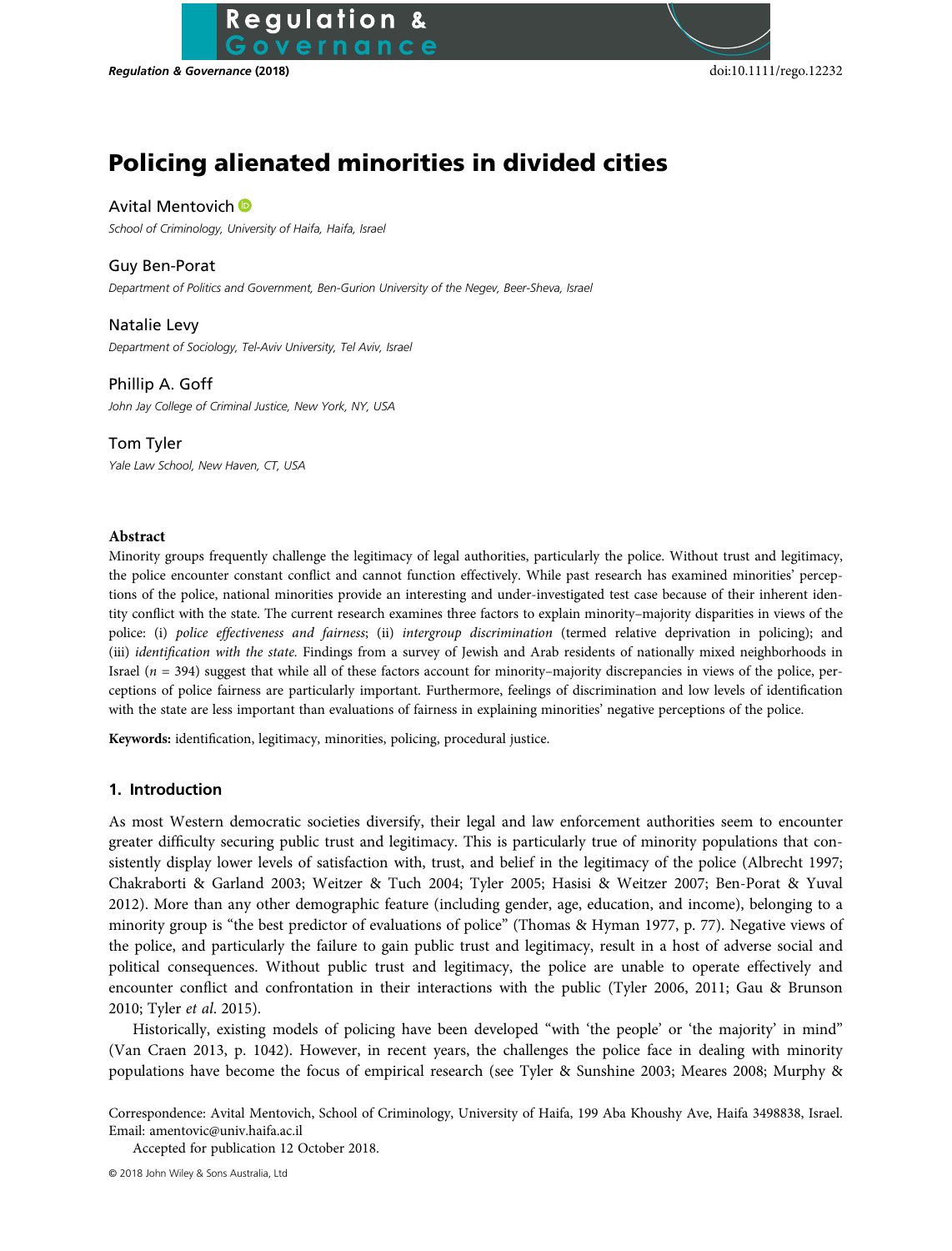Cherney 2011a; Rowe 2004; Cashmore & McLaughlin 2013; Murphy 2013; Sargeant et al. 2014; Zhao et al. 2015; Spencer et al. 2016). This research has typically focused on ethnic minorities and – to a lesser extent – religious or national minorities. The distinctions between ethnic and religious or national minorities could be of importance because religious minorities (such as Muslim immigrants in Australia, Europe, and the United States [US]) and, even more so, national minorities (such as Arab citizens in Israel) typically feel more alienated from the state than ethnic minorities, and (relatedly or unrelatedly) harbor particularly negative perceptions of the police (Hasisi & Weitzer 2007; Joppke 2009; Huq et al. 2011; Murphy & Cherney 2011a; Madon et al. 2016; Fisk & Cherney 2017).

Religious minorities, especially Muslims, have been negatively implicated by changes in authorities' responses to threats of domestic terrorism that have put them under greater surveillance and suspicion by police authorities, resulting in rising distrust and diminished willingness to cooperate with the police (Cherney & Murphy 2013, 2016; Madon et al. 2017). National minorities, even more than religious (often immigrant) minorities, are also affected by specific discriminating policies that prevent their integration within broader society (Koopmans 2010; Birch 2012). For national minorities, the structure and character of the state is perceived as unjust. Police and policing may therefore be part of a larger problem of national minorities' low identification with the state itself. Consequently, the extent to which relationships between national minorities and the police depend upon features of policing and the extent to which they are simply a manifestation of structural tensions between minorities and the state requires examination.

The current research addresses this question by comparing perceptions of the police among Jewish (a national majority group) and Arab citizens (a national alienated minority group) who reside in nationally mixed neighborhoods in Israel. We examine three types of factors that may explain disparities in how these groups perceive and experience the police. Drawing on previous research (see Tyler 2003, Tyler 2006; Jackson et al. 2014), we look at the role of features of policing in terms of both fairness (i.e. how the police treat citizens and make decisions about them) and effectiveness (how effectively the police do their job). The constructs of fairness and effectiveness, which have been extensively explored in existing research, are supplemented with two additional constructs that may more comprehensively capture minorities' (particularly alienated national minorities') views of police: perception of police discrimination (which we term relative deprivation in policing) and identification with the superordinate state. Minorities report much higher police discrimination, particularly when they feel marginalized by other aspects of civic society (Livengood & Stodolska 2004; Saban 2003; Hasisi & Weitzer 2007; Awad 2010). Research shows that this sense of discrimination can uniquely contribute to minorities' negative relationship with the police (Sunshine & Tyler 2003; Weitzer & Tuch 2005). In the current study, we model our assessments of discrimination on Relative Deprivation Theory (see Runciman 1966; Gurr 1970). We suggest that minority groups not only focus on police performance or conduct in absolute terms, but also on whether their needs and concerns receive less attention from the police compared to the majority population.

In addition, we examine the role of the preexisting structural factor of identification with the state. State-led nationalism and ideology often structurally exclude minority groups, who in turn develop an identity of distance from the superordinate state (Marx 2002). As law enforcement is the most visible, immediate, and accessible manifestation of the state, it is possible that minorities that are largely distrustful of government and alienated from the state writ large also tend to have troubled relationships with law enforcement (Skogan & Frydl 2004). The idea that attitudes toward the police are a manifestation of communities' higher-order feelings about the state places boundaries on the impact of police performance or conduct per se. In its extreme version, this perspective suggests that no matter how effectively the police function or how fairly the police treat citizens, minority communities who are alienated from the state cannot harbor positive feelings about the police simply because the police function as a prominent proxy of the state. The question of whether distrust of the police is the result of factors related to the police (police fairness and/or effectiveness) or factors beyond the police (state legitimacy) is a key question in the context of policing minorities. We can conceptualize police legitimacy as either nested in state legitimacy and thus constrained by it, or as a construct that, independent of state legitimacy, mirrors the concrete relationship between the police and citizens. Analyzing the role of both structural and conduct-specific roots to police legitimacy allows us to gauge the extent to which the police are a passive recipient of the structural relationship between the state and its citizens and the extent to which they are an active party, capable of transforming this relationship.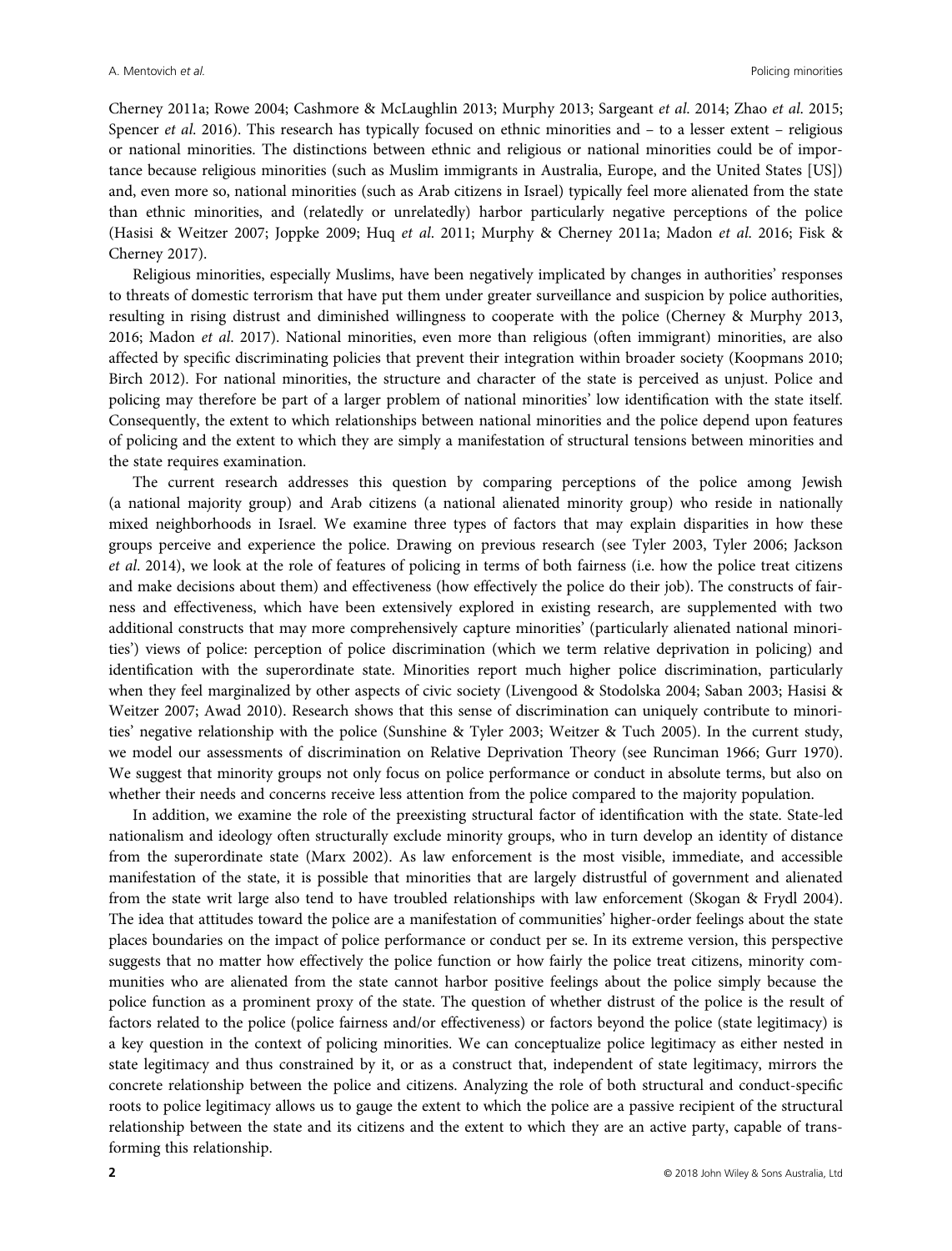The current project simultaneously explores the role of police-specific factors (i.e. police fairness and effectiveness; relative deprivation in policing) and structural factors (identification with the state and with one's subgroup), as well as the more nuanced question of which of these factors is particularly important in explaining majority–minority disparities in evaluations of the police. We address these questions by assessing perceptions of the police among alienated minority and dominant majority groups of Jews and Arabs in Israel residing in the same neighborhoods. This context can serve as a particularly interesting test case to examine national minorities' perceptions of the police. The State of Israel presents an extreme example of a national divide because the state itself is defined vis-à-vis its national (Jewish) identity and its Arab citizens are seen not only as a non-Jewish minority but also as "the enemy within" (Gur-Ze'ev 2000). This context renders the question of whether it is at all possible for police to cultivate trust and legitimacy among alienated Arab minorities, and what the best avenues for the police to pursue this goal are.

# 1.1. Existing models of policing: The role of fairness and effectiveness

Past research has put forth two, often complementary, models to explain public perceptions of police and law enforcement institutions: normative and instrumental. According to the normative model, attitudes toward police – particularly those concerning police legitimacy – are anchored in considerations of procedural fairness (Tyler & Lind 1992; Tyler 2004, 2006a). Namely, when police officers treat citizens with respect, maintain the rule of the law, and allow citizens to participate in decisions concerning them, they foster the view that law enforcement officials are trustworthy and legitimate. This type of legitimacy is normative because it does not rest on expected reward or punishment but on the internalized obligation to maintain the rule of law.

In the second instrumental model, attitudes toward police are a product of citizen's practical concerns of safety and evaluations of police performance (i.e. how effectively the police do their job). From this perspective, people follow laws or cooperate with the police because it is worthwhile for them to do so or because noncompliance is costly. According to the instrumental model, police strategies need to establish deterrence (to disincentivize criminal deviance) and to demonstrate effectiveness (to exhibit competence) if they are to secure public trust and satisfaction (Piquero et al. 2011).

In the context of policing, research finds support for both the instrumental and the normative models, suggesting that people evaluate the police drawing on both issues of fairness and effectiveness (Tyler 2003a; Hasisi & Weisburd 2011; Jonathan-Zamir & Weisburd 2013). However, the normative model (more so than the instrumental one) appears to be better suited to explain trust in and the legitimacy of the police (Tyler & Lind 1992; Sunshine & Tyler 2003; Tyler 2006). Procedurally fair policing maintains an enduring positive relationship between communities and the police, unlike the more ephemeral impact of instrumental concerns. Research shows that procedural justice serves as a basis for the internalization of the legitimate role of law enforcement authorities and the rule of the law. This is because procedural justice cements people's social identity connections to the groups to which they belong, as well as to their authorities and institutions (Tyler & Lind 1992; Tyler & Blader, 2003).

## 1.2. Policing minorities

Alienated minority groups present an increasing challenge to contemporary policing as modern societies become more diverse, and states, for different reasons, struggle to integrate minorities. Nation states often demarcate and exclude immigrants or indigenous minorities residing within them, who in turn refuse to identify with the state. Formal citizenship, therefore, does not necessarily overlap with equal status, on the one hand, and feelings of national belonging, on the other (Brubaker 1995). Discrimination, real and perceived, and alienation from the state (manifested in low levels of identification) provide significant challenges and could conceivably influence police ability to cultivate trust and legitimacy in these groups, regardless of reforms attempted.

While models about policing were originally developed in regard to majority groups or the population at large, some research has sought to examine their application to non-dominant minority groups. This question is important as minority groups are not only the most vulnerable to crime and disorder but are also the communities in which the police struggle to gain the trust and legitimacy essential to mitigate crime and disorder. Some research conducted on ethnic minorities has shown that, if anything, ethnic minorities put a higher premium on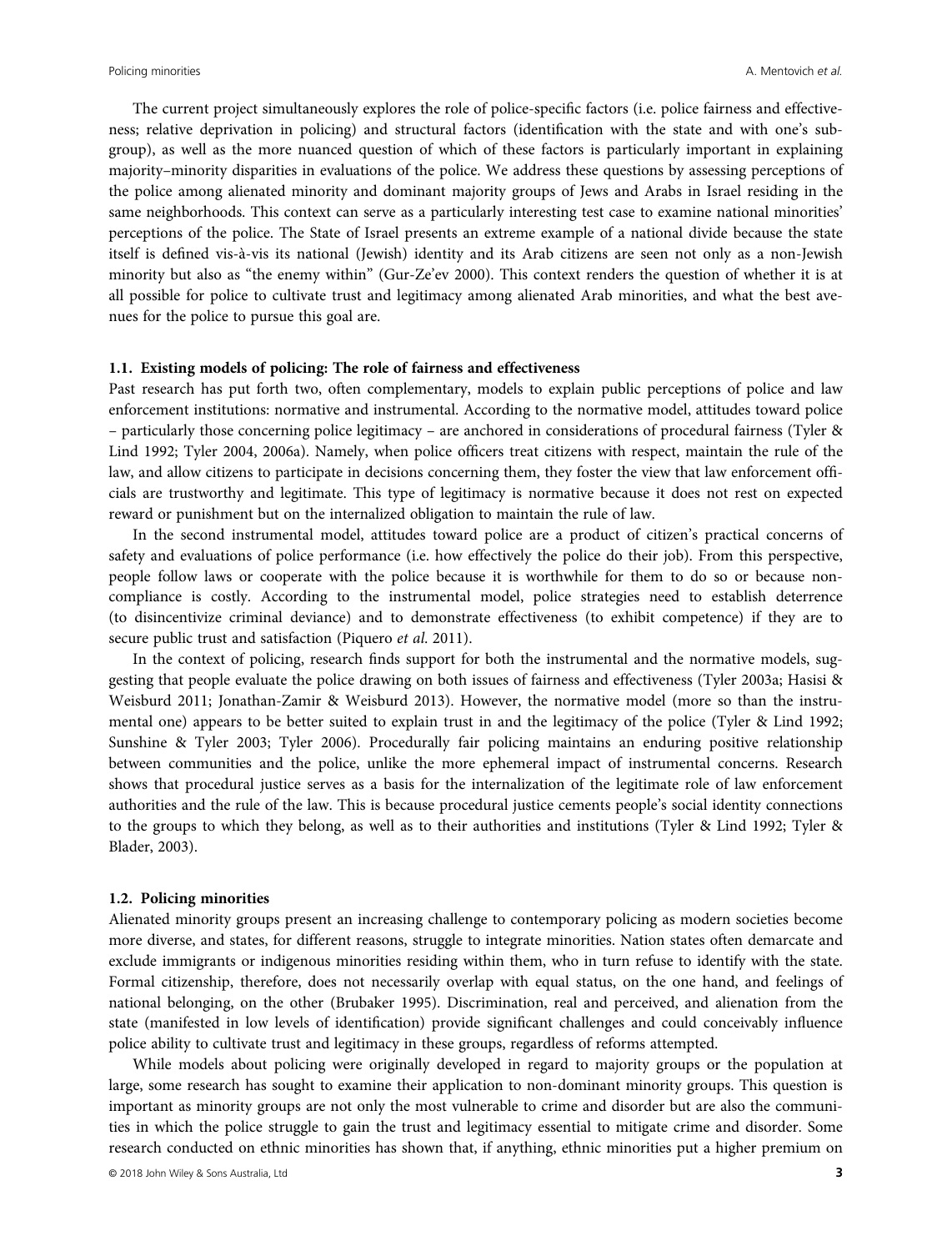procedural justice, presumably because of its implication to their social identity and status (see Chakraborti & Garland 2003; Sunshine & Tyler 2003; Meares 2008; O'Conner 2008; Henry 2009; Murphy 2013; Bradford 2014). One example of such research is a study conducted by Sunshine and Tyler (2003) who compared whether and, if so, how procedural justice, distributive justice, and police effectiveness differentially impact the perceptions of minority and majority communities (i.e. white, black, and Hispanic residents of New York City) regarding police legitimacy. The findings of this research suggested that procedural justice was an important precursor of legitimacy judgments among all ethnic groups, but stronger among blacks and Hispanics. Police effectiveness, on the other hand, was not involved in judgments about police legitimacy among these groups.

Ethnic minorities suffer from discrimination but still see themselves as an integral part of the broader society. Here we focus on national minorities that maintain a conflicting relationship with the state and that can never be fully integrated in the society as a result of structural barriers. While research exploring the relationship between national minorities and the police is limited, more research has explored religious (mainly Muslim) minorities. This research points to the possible role of both identification and discrimination in shaping evaluations of the police. For example, research conducted on American Muslims and their views of police in the context of efforts to fight terrorism showed that Muslims' identification with the state was linked to perceptions of police legitimacy at approximately the same magnitude as procedural fairness (see Tyler *et al.* 2010). Similarly, a study conducted on Muslims citizens in Australia showed that identification with the superordinate state was positively linked to willingness to cooperate with the police to prevent terrorism (Madon et al. 2016). Another study more specifically explored how the interplay between subgroup and superordinate identification shape perceptions of the police (Murphy *et al.* 2015). The results of this study documented several important implications of identity and identification of willingness to cooperate with the police: First, identification with the superordinate state was positively linked to cooperation. Second, subgroup (ethnic) identification was negatively linked – even if not strongly – to cooperation. Finally, ethnic minority members who sought to maintain separation between their ethnic and superordinate identity (i.e. separatists) were less willing to cooperate with the police.

Many of the studies regarding ethnic or religious minorities show that while identity plays a unique role in minorities' perceptions of the police, it does not necessitate the importance of relational concerns of procedural fairness (see Huq et al. 2011; Murphy & Cherney 2011b; Murphy et al. 2015). It is important to note, however, that in the studies conducted thus far, minorities' sense of identification with the state was highly positive. For example, Muslim citizens in the US have been shown to harbor positive US identity (i.e. their mean level identification was 3.41 on a four-point scale, see Tyler et al. 2010). This is also for true Australian citizens of African or Middle-Eastern origin (i.e. they scored 4.04 on a five-point scale, see Murphy et al. 2015). This suggests that despite obvious challenges, these minority groups still very much see themselves as a part of the superordinate society. However, this is not the case with the Arab national minority in Israel. While being formal citizens, Arabs are excluded from the national collective because Israel is defined as a Jewish–Zionist state. Most of the Arabs in Israel reject their Israeli affiliation and instead identify with the Palestinian people (Ichilov 2005; Lowrance 2006). Therefore, the Arab minority in Israel presents an extreme test case of a minority group that is very alienated from the superordinate society. This situation renders the question of whether existing models of policing (particularly the procedural justice model that is predicated on social identity) are applicable in this context, or whether alienated minorities' perceptions of the police are doomed to be negative as a result of their conflicting relationship with the state.

Doubts regarding the applicability of the relational model of policing to minorities who maintain conflicting identification with the superordinate state are supported by research showing that these groups can favor instrumental concerns in policing. For example, Murphy and Cherney (2011a) found that procedural justice was counterproductive for members of minority groups who question the mere legitimacy of the law. Similarly, research showed that procedural justice mattered less than police performance to Indian and Vietnamese minority groups in Australia (Sargeant et al. 2014). These patterns were explained by the key role of in-group identity in the procedural justice effect. If people value fair procedures because it serves as a signal regarding their status within their group, it is conceivable that minorities who do not view themselves as part of the group will place less value on procedural justice information. This paper examines police perceptions among Israeli Arabs who maintain both a low level of identification with the state and a high level of disengagement with the police. It is similarly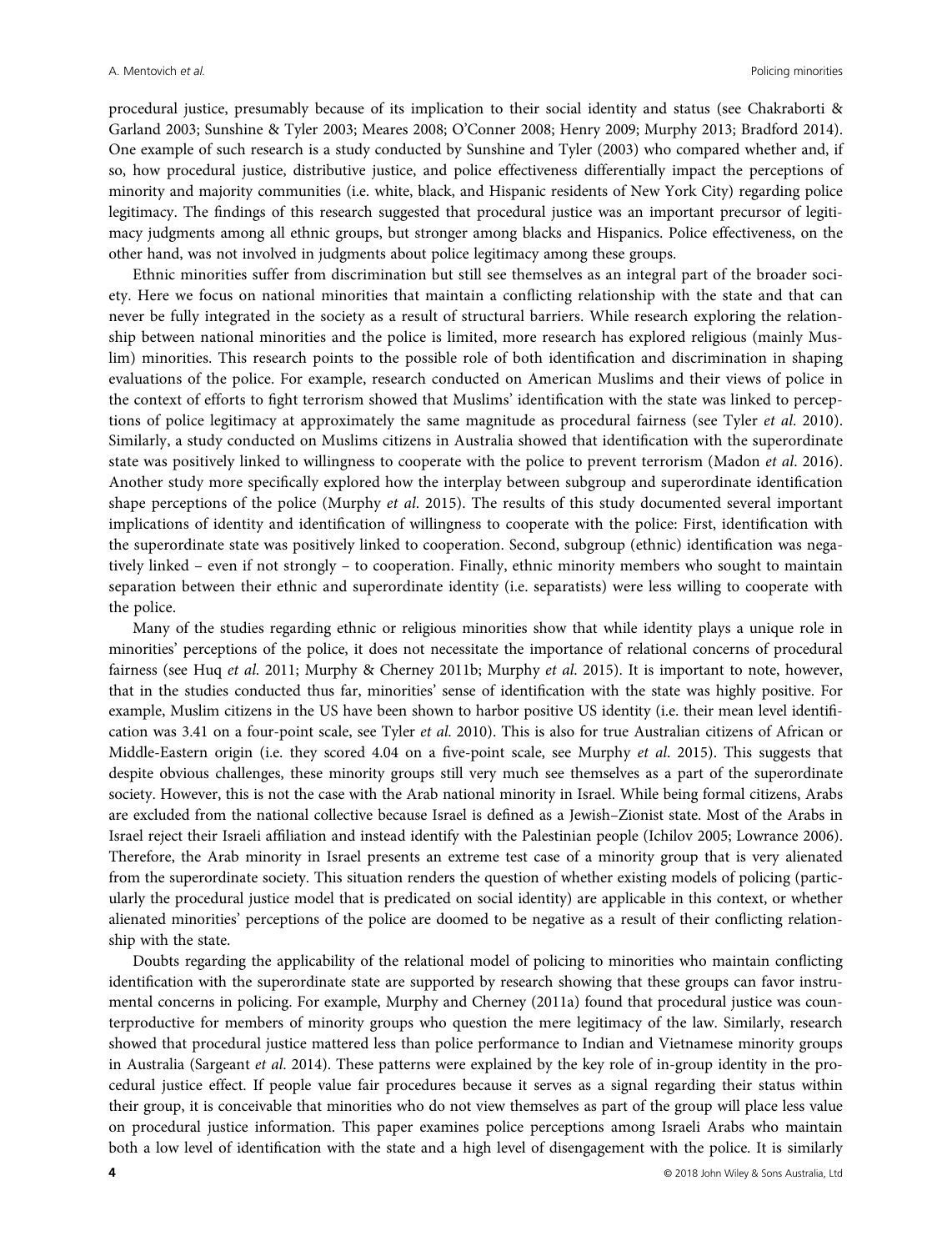plausible that they will also place higher emphasis on police performance, or would be unaffected by police conduct or performance and will evaluate the police only vis-à-vis their identification with the state.

Minorities' perceptions of the police have been explained in previous studies not only by identification, but also by an acute sense of discrimination (Marx 2002; Livengood & Stodolska 2004; Hasisi & Weitzer 2007; Awad 2010). For example, in their work on different racial groups, Sunshine and Tyler (2003) examined the role of perceived discrimination in the allocation of police resources (which they termed "distributive fairness"). They found that judgments about distributive (un)fairness were linked to perceptions of police legitimacy among black residents of New York City. The approach conceptualizing discrimination as a part of distributive injustice was also taken in other studies concerning minorities and led to similar results (see Murphy & Cherney 2011b, 2012; Fisk & Cherney 2017). It is important to note, however, that the construct of distributive justice taps into a general rather than a specific sense of discrimination. That is, in a typical assessment of distributive justice, participants are asked whether the police give people from different social groups differential treatment. This sense of discrimination is not identical to specific, self-relevant experiences of discrimination (i.e. the perceptions of differential police treatment to one's own group and the feelings such perceptions invoke).

In the current research, we examine minorities' sense of discrimination drawing on relative deprivation theory (Runciman 1966; Gurr 1970; Walker & Pettigrew 1984). The theory argues that people assess their position in society in relative rather than absolute terms by comparing themselves to relevant others. Importantly, intergroup comparisons have been shown to be particularly powerful in invoking a feeling of collective deprivation. When members of some groups see themselves as systematically disadvantaged in relation to other groups they experience a sense of deprivation, which in turn can lead to social disengagement, social deviance, and social unrest (Runciman 1966; Walker & Pettigrew 1984; Walker & Smith 2002; Jost & Mentovich 2009) – outcomes that are remarkably similar to those associated with diminished trust and legitimacy (see Tyler 2006).

In the context of policing minorities, research and experience indicate that both elements of fairness and effectiveness are either violated or perceived to be violated, but often in a relative manner. Namely, minorities feel that they are treated more unfairly and less effectively compared to their majority peers. For example, minorities frequently believe that they are subjected to "over-policing" and (often accurately) see themselves as disproportionally targeted in "negative" police activities, such as stops, searches, and arrests, which leads to a sense of unfairness (Weitzer & Tuch 1999; Walker et al. 2000; Mauer & King 2007). "Racial profiling," perhaps the most common practice of over-policing, refers to the use of generalizations based on race, ethnicity, religion, or national origin as the basis for suspicion in directing law enforcement actions. Consistent with the normative model, research shows that racial profiling practices, or other violations of procedural fairness standards in police conduct, breed mistrust, harm legitimacy, and ultimately damage minorities' motivation to cooperate with the police (Tyler & Wakslak 2004).

Following relative deprivation theory (see Runciman 1966; Gurr 1970), we suggest that minority groups not only focus on police performance or conduct in absolute terms, but also on whether their needs and concerns receive less attention from the police compared to the majority population. Because most people do not typically have accurate information as to the existence or scope of discrimination, a sense of deprivation is likely to emerge as a result of people's subjective perceptions that their group is being discriminated against (see Tyler & Wakslak 2004). This conceptualization of deprivation is different to how discrimination is typically assessed in existing research. Discrimination, when assessed, is viewed as a part of distributive injustice seeking to tap into people's beliefs that certain groups (not necessarily their own group) do not receive their fair share of police resources (see Sunshine & Tyler 2003). Incorporating insights from relative deprivation theory, we examine the role of people's perception that their own group is being discriminated against, as well as their affective response to such discrimination (Walker & Pettigrew 1984). This is important as research suggests that affective elements of deprivation can be of greater psychological importance (Walker & Smith 2001).

### 1.3. The Israeli context of national divide

The Israeli context provides a useful test case to examine the challenges pertaining to policing alienated national and religious minorities. The Arab or Palestinian citizens of Israel (80 percent Muslims and 20 percent Christians) are both a national and religious minority of 18 percent in a state that is predominantly Jewish. The Arab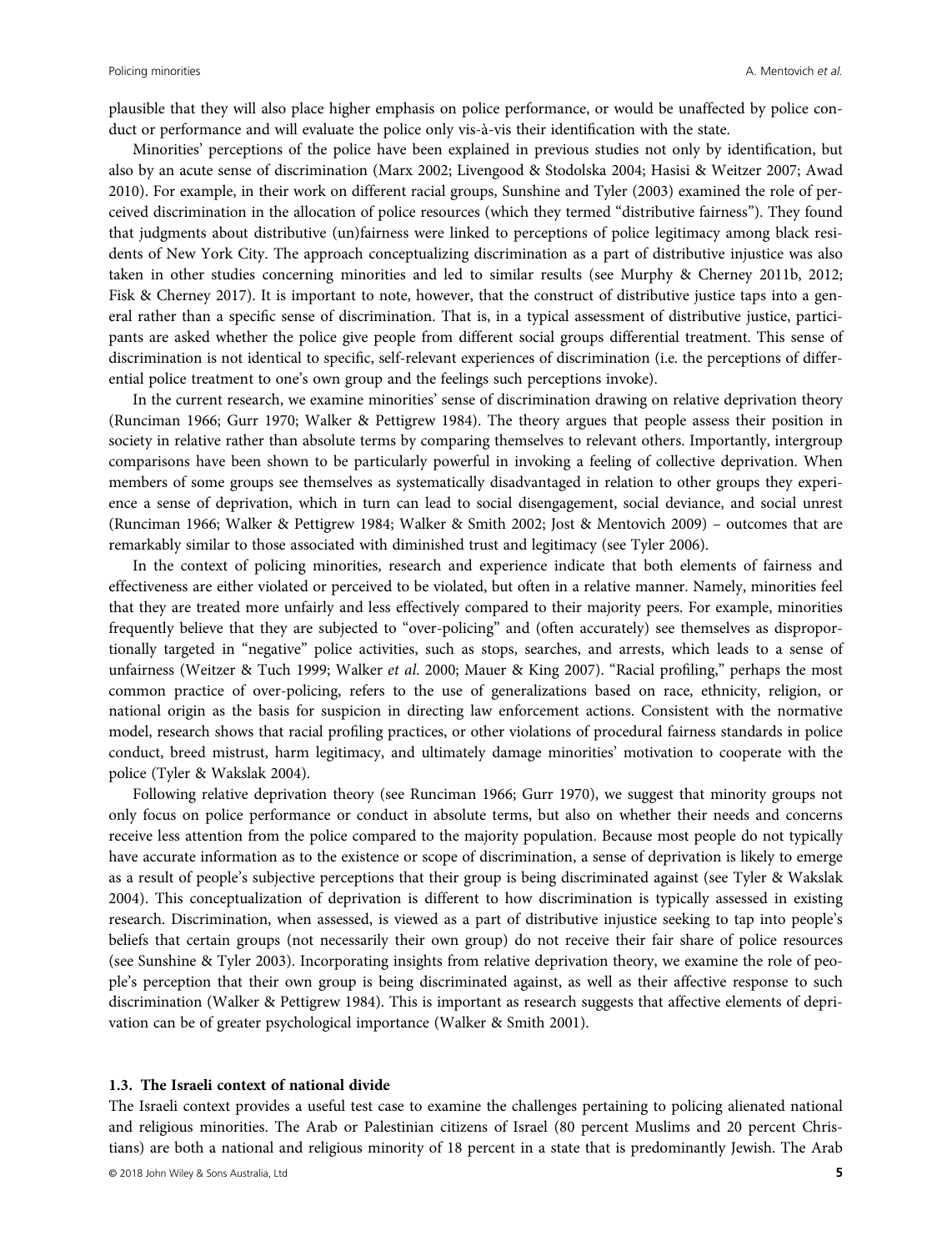population is linguistically, culturally, and religiously different from the majority Jewish population. Although officially citizens, Arabs are not full members of the imagined community for which the Jewish state was established (Smooha 1990, 2002). The gap between Israel's citizenship that includes the Arab minority and the national identity that excludes them has important implications for the integration of Arab citizens, different from ethnic minorities that can, even in theory, become a part of the superordinate state. Scholars describe Israel as a national democracy where the state privileges the Jewish majority (Smooha 1997; Kook 2017). Arab citizens are discriminated against, marginalized, and face residential, educational, and occupational segregation (Lewin-Epstein & Semyonov 1993). Arab citizens define themselves as a distinct indigenous national group with their own national, cultural, religious, and linguistic characteristics, rejecting the Jewish definition of the state and demanding not only individual achievements but also collective indigenous rights (Jamal 2011; Ghanem & Mustafa 2011; Rouhana 2014; Jabareen 2015).

The Jewish–Arab relations in Israel echo the intergroup dynamics described in Blumer's (1958) classic group position theory. This theory postulates that dominant group members perceive subordinate outgroup members as a threat to their position, resulting in prejudice and intergroup hostility. According to this perceptive, the relationship between dominant and subordinate groups follows a strict divide that "specifie[s] where each racial group ought to be within the prevailing racial order" (Esposito & Murphy 1996, p. 400). Importantly, the divide between dominant and subordinate groups is maintained even in the face of economic or social advancement such that intergroup division does not lose its significance even as industrialized societies progress. While Blumer's theory was originally conceived to explain racial prejudice in the context of ethnic (mainly black) minorities, it is more than fitting to the Israeli context. In Israel, the dominant position of Jews is the founding element of the state, anchored by both law and culture. The economic and educational improvement that the Arab population has witnessed in the last decades does not diminish the foundational importance of the national divide. As intergroup relations in Israel are powerfully determined by national identities and by the relative status attached to each national group, it is conceivable that both collective identity and the relative status of one's group would also explain the national divide in perceptions of a state organ such as the police.

The Israeli setting and its Jewish–Arab divide can serve as an optimal setting to examine the more global challenges in policing alienated minorities. First, the conflicting intergroup realities that take place in Israel are an example of the challenges faced by many police forces across the globe as countries and cities become more religiously and nationally diverse and conflict between different social groups increases. Second, this context is also an appropriate setting to examine the weight of our proposed construct of relative deprivation in policing, because Arabs in Israel report chronic and systematic discrimination by the police and the state and gauge their position and status vis-à-vis the dominant Jewish majority (Hasisi & Weitzer 2007; Ben Porat 2013). Third, the Israeli setting is also appropriate to examine the role of identification with the state as Arab citizens of Israel display much lower levels of identification with the state compared to their Jewish peers, and provide an example of a national minority that finds it difficult, if not impossible, to identify with the state (Smooha 1990, 2002).

The Israel police force is under one central command, divided into seven geographical districts and 71 local or regional police stations. The number of Israeli police personnel in 2016 was approximately 30 000. Eighty eight percent of the force is made up of Jews, and among the 12 percent of non-Jews, 7 percent are Druze, 1.4 are Arab–Christian, and 1.7 percent Arab– Muslim. Growing social tensions, especially those that have erupted in violence, have raised questions as to the police's ability to provide adequate services for citizens. These include demands for greater tolerance and respect for human rights, but also for effectiveness in tackling crime and providing security. It has been suggested that the police force needs to adapt to the new reality by redefining concepts like public order, public safety, and personal security, and to be more responsive and sensitive to the needs and demands of different minorities (Shadmi 2001). New strategies of performance management, following Compstat first used by the New York Police Department, that were adopted in 2005 (The Menahel: the manager system) and in 2012 (Hamifne: the turning point) used measurements and data analysis to improve the effectiveness of police work. These included comparing performance and outputs of various police stations and efforts to improve the level of service to citizens (Ben-Porat & Yuval forthcoming). Such police reforms have focused on improving police effectiveness and crime prevention capacity, but also sought to tap (sometimes not very successfully) into citizens' specific needs from policing.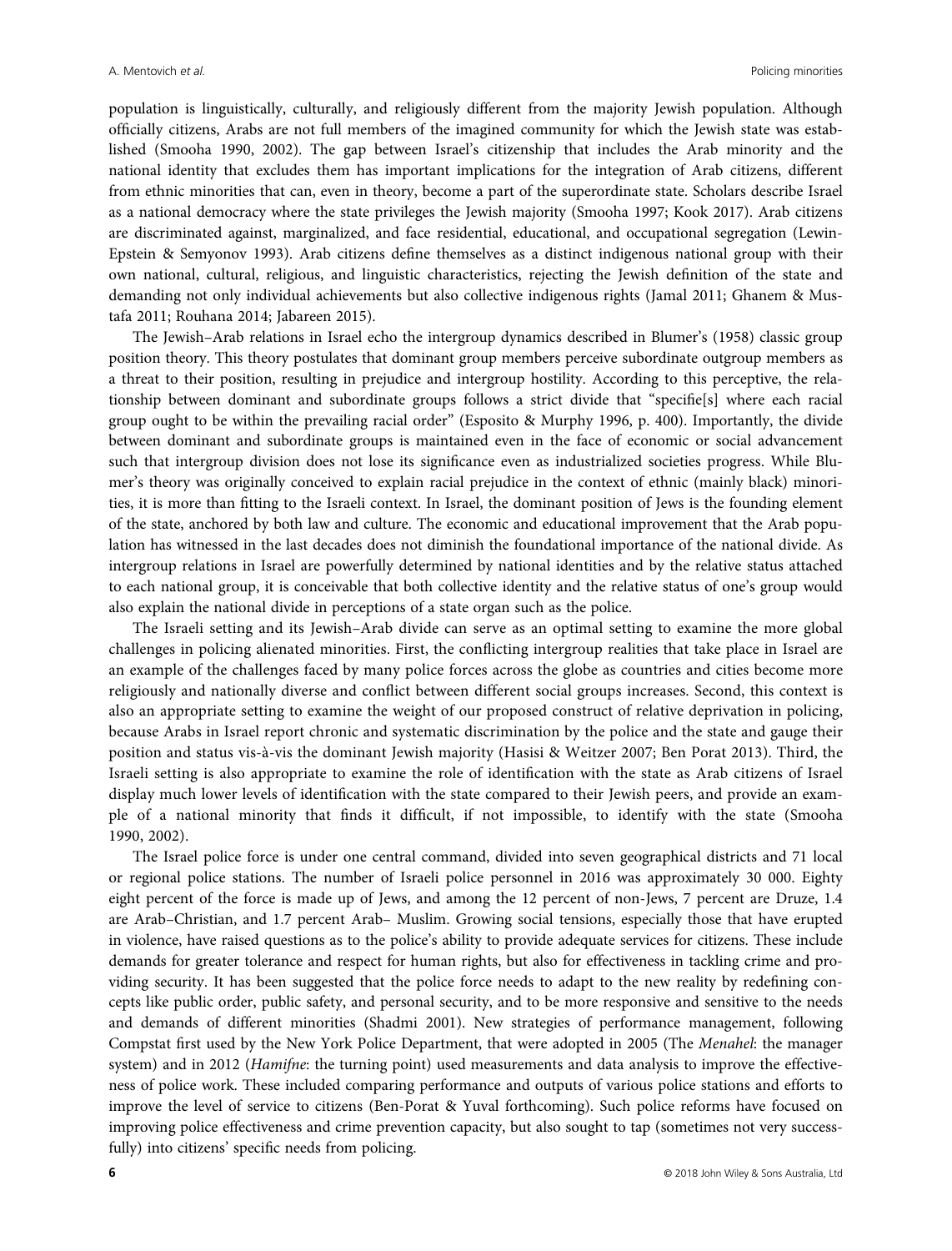Surprisingly, very little research has been conducted on policing in Israel as a test case of national divide. Past research conducted in Israel has mainly documented the highly problematic relationship between the police and the Arab national minority (see Rattner 1994; Hasisi & Weitzer 2007). This research showed that members of the Arab minority in Israel show very low levels of identification with the state of Israel and, relatedly or unrelatedly, also harbor negative perceptions about the police. A study conducted by Hasisi and Weitzer (2007), for example, showed that relative to Jewish citizens, Arab citizens viewed the police more negatively, and this negative gap held even after adjusting for other factors, such as education, gender, ideology, or fear of crime. Other research explored the implications of police involvement in counter-terrorism efforts in Israel (which started long before such efforts took place in other countries post 9/11). This research demonstrated that involvement in counterterrorism missions improved perceptions about the police among Jewish citizens but damaged them among Arab citizens, further exemplifying the challenges presented by the national divide in Israeli policing (see Hasisi & Weisburd 2011).

## 1.4. The current research

In the current study, we examine whether (and to what extent) existing models of policing – developed and tested in societies wherein minorities face less structural barriers and discrimination – would be applicable in the Israeli context of national divide. The existing project focuses on Jewish and Arab residents of nationally mixed neighborhoods in Jaffa. In Israel, 95 percent of Jews and Arabs live in segregated residences and do not meet on a daily basis. However, Jaffa is one of a few cities where Arabs and Jews reside together (Monterescu & Rabinowitz 2007). Jaffa, located south of Tel-Aviv and part of its municipality, is one of the poorest quarters of the city. On the eve of the war in 1948, there were about 70,000 Arab residents in Jaffa; the vast majority fled or was deported. The 4,000 residents that remained after the war were placed under military control. The city was eventually united with Tel-Aviv, and Jewish immigrants, many of them from Bulgaria, were settled in Jaffa. For many years the city remained neglected; Jews who could afford to migrated to adjacent towns. In the 1980s, a process of gentrification encouraged by the municipality began, bringing together the Arab–Palestinian community, poor Jewish communities, and new upper-class residents attracted to the city's location by the sea and its old Arabic houses. These demographic changes, among other things, pushed the Arab population, who previously resided in the western part (now a prime real estate location), toward the city center, creating mixed neighborhoods. Issues of law and order have long dominated the governance of Jaffa, and the relationship between the Arab community and the police force has been contentious (Leibovitz 2007). While there are no specific data on policing in Jaffa, the police in Israel have been accused of differential policing along national lines. For example, since October 2010, 25 of the 28 citizens killed by the police were Israeli Arabs (Mossawa 2017).

We chose Jaffa as the context in which we aim to test our hypotheses for several reasons. First, because of the urban and nationally mixed nature of the neighborhoods, Arabs in Jaffa (unlike their more rural counterparts) are exposed to everyday encounters with the Israeli police. Second, because of their proximity to the Jewish majority, the Arab residents of Jaffa are also more prone to engage in intergroup comparison (which are readily available in mixed neighborhood settings). Finally, despite the nationally mixed nature of the neighborhood, the Arab residents of Jaffa display high levels of identification with their Arab and Palestinian identity and much lower levels of identification with the Israeli state.

In line with our hypotheses, we started by first gauging differences between Jewish and Arab residents of Jaffa in a host of attitudes about police. We then proceeded to build a model accounting for the factors underpinning intergroup disparities in levels of satisfaction with the police, trust in the police, and perceptions of police legitimacy. Drawing on existing models of policing, we examined the role (in terms of strength of associations) of police fairness and effectiveness in explaining intergroup disparities in perceptions of the police. In line with our hypotheses, we also examined the role of relative deprivation in policing in both affective and cognitive terms. Additionally, we examined the role of identification by assessing participants' identification with the state as well as with their ethnic subgroup. We decided to include identification with both the superordinate state and the subgroup because in the case of non-assimilated minorities these two constructs can often demonstrate polarizing patterns (Hornsey & Hogg 2000; Huo 2003; Gonzales & Brown 2006).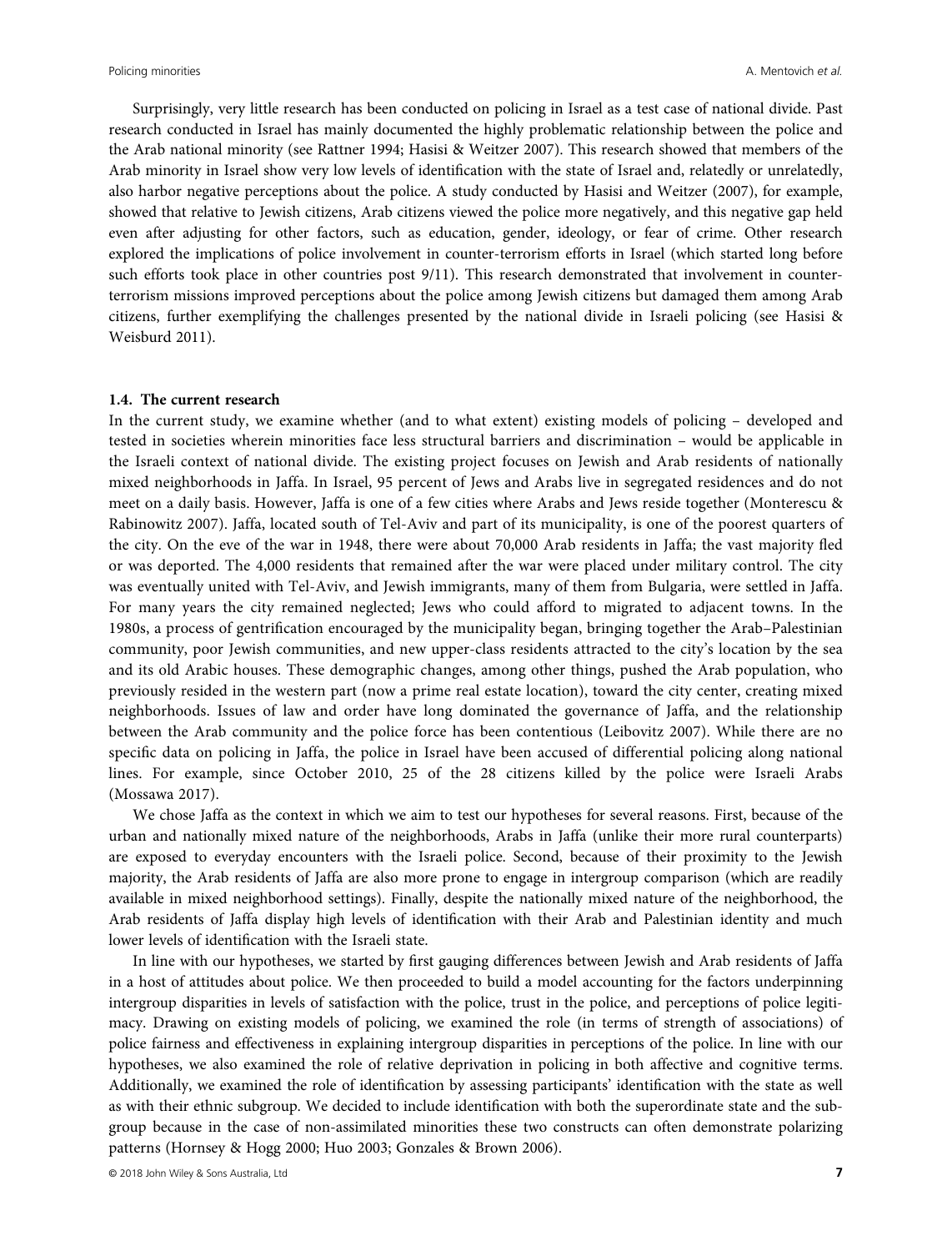# 2. Methods

We located two neighborhoods at the center of Jaffa where a mixed population of Jews and Arabs live. According to 2014 Tel Aviv–Jaffa municipality statistics, "Tzahalon and Shikuney Hisakhon" neighborhoods are comprised of 30 percent Jews and 70 percent Arabs. In "Mikhlelet Yaffo and Dakar," 55 percent are Jews and 45 percent are Arabs. Both neighborhoods measured low in socio-economic status (3–3.6 out of 10 in the 2008 census). We collected two subsamples from our designated neighborhoods: one of Jewish and one of Arab residents. In order to be eligible to participate in the study participants had to be aged older than 18 and have resident status (i.e. to have lived in the designated neighborhood for more than two years). Both subsamples were collected over a period of a few months during 2015. The subsamples were collected at the same time by trained interviewers whose nationality matched that of the designated participants (Jewish interviewers for Jewish respondents and Arab interviewers for Arab respondents). The interviewers underwent the same training regardless of nationality and, apart from their nationality, interviewers' demographics (i.e. gender age and education) were approximately equal.

To recruit participants, interviewers started by locating eligible interviewees in public spaces in Jaffa (community centers, shopping areas) and then made door-to-door visits – approximately 50 percent of our sample was collected using such methods. The rest of the sample (approximately 50 percent) was collected using a snowball sampling technique, such that existing respondents recommended other eligible participants. Because the recruitment of Arab respondents from public spaces was more challenging (because of their hesitation to participate in a survey about the police in a public space), there were slight discrepancies in recruitment from public spaces: slightly more respondents (≈55 percent) were recruited for the Jewish sample in public spaces, while slightly more respondents (≈55 percent) for the Arab sample were recruited using the snowballing technique. At least one interviewer in each ethnic group was a local resident of Jaffa to enable knowledge of the neighborhoods and its notable public spaces. As a result of this sampling technique, participants were not drawn at random; interviewers were instructed to collect interviewees from diverse demographic backgrounds (on variables such as gender, age, and income). To ensure demographic diversity within each subsample, as well as equivalency between subsamples, a research coordinator tallied the demographic features of respondents while data had been collected and directed interviewers as to which respondents they should target.

# 2.1. Participants

We recruited a total sample of 390 participants: 193 Jewish and 197 Arab residents. The age of participants ranged from 18 to 80 (mean age 35.56, standard deviation  $[SD] = 12.72$ ; Arab sample mean age 32.62, SD = 11.67; Jewish sample mean age 38.56, SD = 13.06); 198 of the participants were male (111 in the Arab subsample, 87 in the Jewish subsample); and participants had lived on average  $14.59$  (SD = 13.12) years in the neighborhood (Arab sample mean = 21.35, SD = 12.01; Jewish sample mean = 9.22, SD = 13.06). The differences between our samples and general Israeli demographics are presented in Table 1. Both the Jewish and the Arab samples oversampled young people relative to the population. The Arab sample had more men while the Jewish sample had more women. To a certain extent, these differences reflect the demographic realities in public areas in Jaffa: the Arab population in Jaffa is younger, more patriarchal, and indigenous (many people were born in the

Table 1 Demographics of our sample compared to general Israeli demographics

|           | Arab men   |        | Arab women |        | Jewish men |        | Jewish women |        |
|-----------|------------|--------|------------|--------|------------|--------|--------------|--------|
| Age       | Population | Sample | Population | Sample | Population | Sample | Population   | Sample |
| $20 - 29$ | 15.5816435 | 25.9   | 15.0480256 | 18.38  | 10.5010295 | 14.54  | 10.2493709   | 19.64  |
|           | 11.9530416 | 11.5   | 11.846318  | 13.2   | 10.295127  | 15.81  | 10.4095173   | 15.14  |
| $40 - 49$ | 10.1387407 | 10.5   | 10.0320171 | 9.9    | 8.48776024 | 4.45   | 8.7394189    | 7.6    |
| 50 <      | 12.2732124 | 5.7    | 13.1270011 | 5.02   | 19.0345459 | 7.59   | 22.2832304   | 15.2   |

Based on population of adults 20 years and older; data is taken from the Israeli Statistic Bureau, 2017.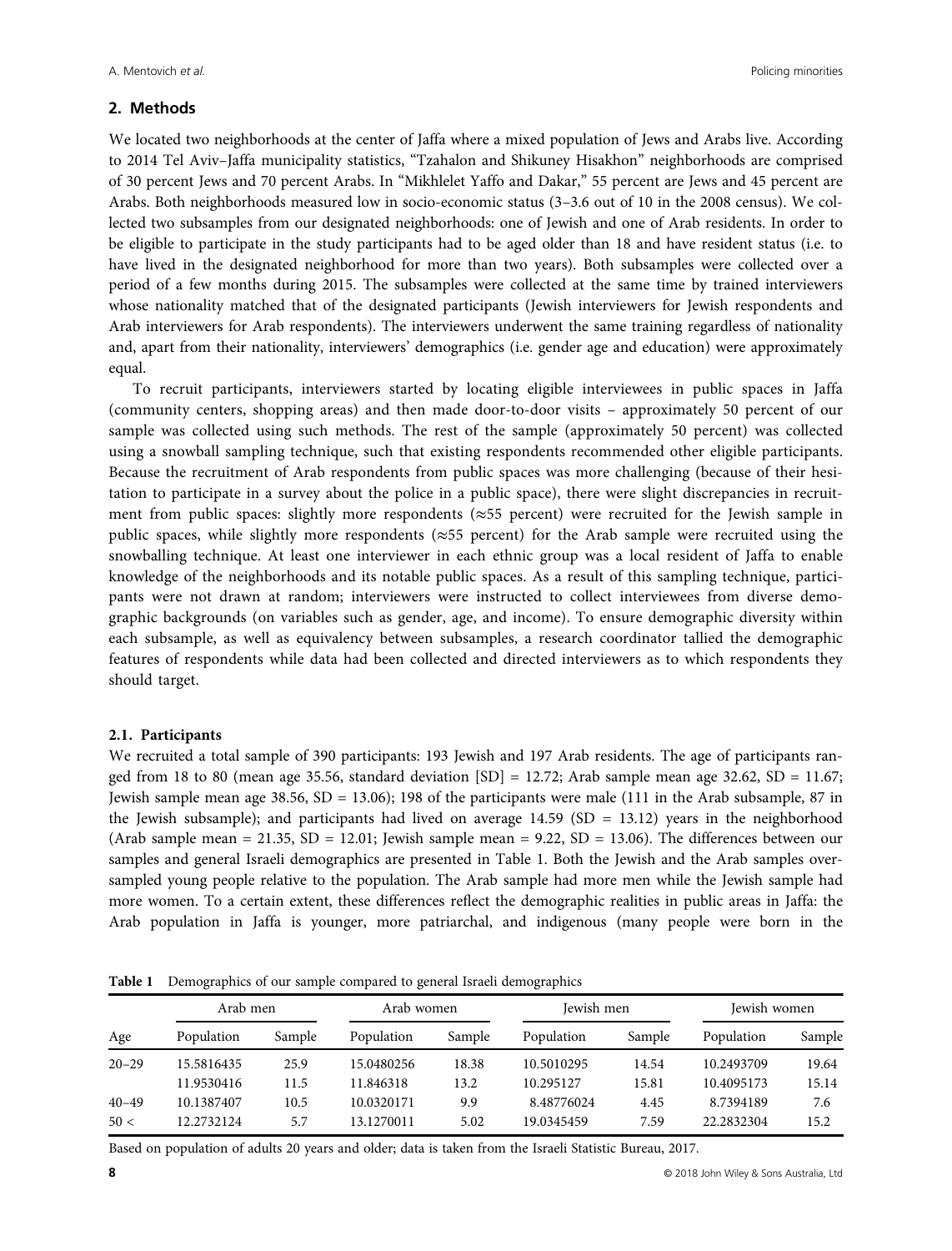neighborhood or have resided there since before the gentrification era), and thus reflect realistic differences between the populations.

# 2.2. Materials

The original materials were developed in Hebrew and were then translated to Arabic and back translated to Hebrew. This procedure allowed us to identify items that were not properly translated. The materials were finalized after revising problematic items and ensuring language equivalence between the Hebrew and the Arabic versions of the questionnaire. The final questionnaire included respondents' perception of the police as well as the state. The items in each construct were drawn from previous research on procedural justice, police effectiveness, and legitimacy (see Tyler et al. 2015), as well as identification (see Tyler et al. 2010) and relative deprivation adapted to the context of policing (see Petta & Walker 1992).

# 2.3. Independent variables

# 2.3.1. Ethnicity

As a first step, the interviewer assessed participants' ethnicity as Jewish or Arabic. Arab respondents were interviewed in Arabic by Arab interviewers, and Jewish respondents were interviewed in Hebrew by Jewish interviewers.

# 2.4. Mediators

Participants were questioned as to their perceptions, which were rated from 1 (not at all) to 5 (extremely).

# 2.4.1. Police fairness

The score was derived as the average of three items: "To what extent do you think that the police treat people fairly?"; "To what extent do you think that the police are corrupt?" (reverse coded); and "To what extent do you think that the police treat people according to the law?" The Cronbach's alpha was 0.78.

# 2.4.2. Police effectiveness

The score for police effectiveness was derived as an average of two items: "To what extent do you think that the police do their job effectively?" and "To what extent do you think the police are successful in preventing crime and disorder?" The Cronbach's alpha was 0.76.

# 2.5. Relative deprivation in policing

We examined respondents' sense of relative deprivation in policing – the notion that regardless of "absolute" levels of assessment of the police, police can also be perceived in relative terms. We assessed both cognitive and affective aspects of a feeling of relative deprivation (see Walker & Pettigrew 1984; Petta & Walker 1992; Walker & Smith 2002). Responses were rated from 1 (not at all) to 5 (extremely).

# 2.5.1. Affective relative deprivation

Affective relative deprivation was comprised of two items: "To what extent do you resent the police for the way they treat Arabs (Jews) compared to Jews (Arabs)?" and "To what extent are you upset about how the police treat Arabs (Jews) compared to Jews (Arabs)?" The Cronbach's alpha was 0.77.

# 2.5.2. Cognitive relative deprivation

Cognitive relative deprivation was also comprised of two items: "To what extent do you think the police are more interested in fighting crime in Arab (Jewish) compared to Jewish (Arab) neighborhoods?" and "To what extent do the police treat Jewish (Arab) citizens more fairly compared to Arab (Jewish) citizens?" The Cronbach's alpha was 0.93.

# 2.6. Identification

The answers were rated from 1 (completely disagree) to 7 (completely agree).

# 2.6.1. Identification with the state

Identification with the state was assessed using three items: "I am proud to be an Israeli," "Israel stands up for values that are important for me," and "I feel Israeli." The Cronbach's alpha was 0.83.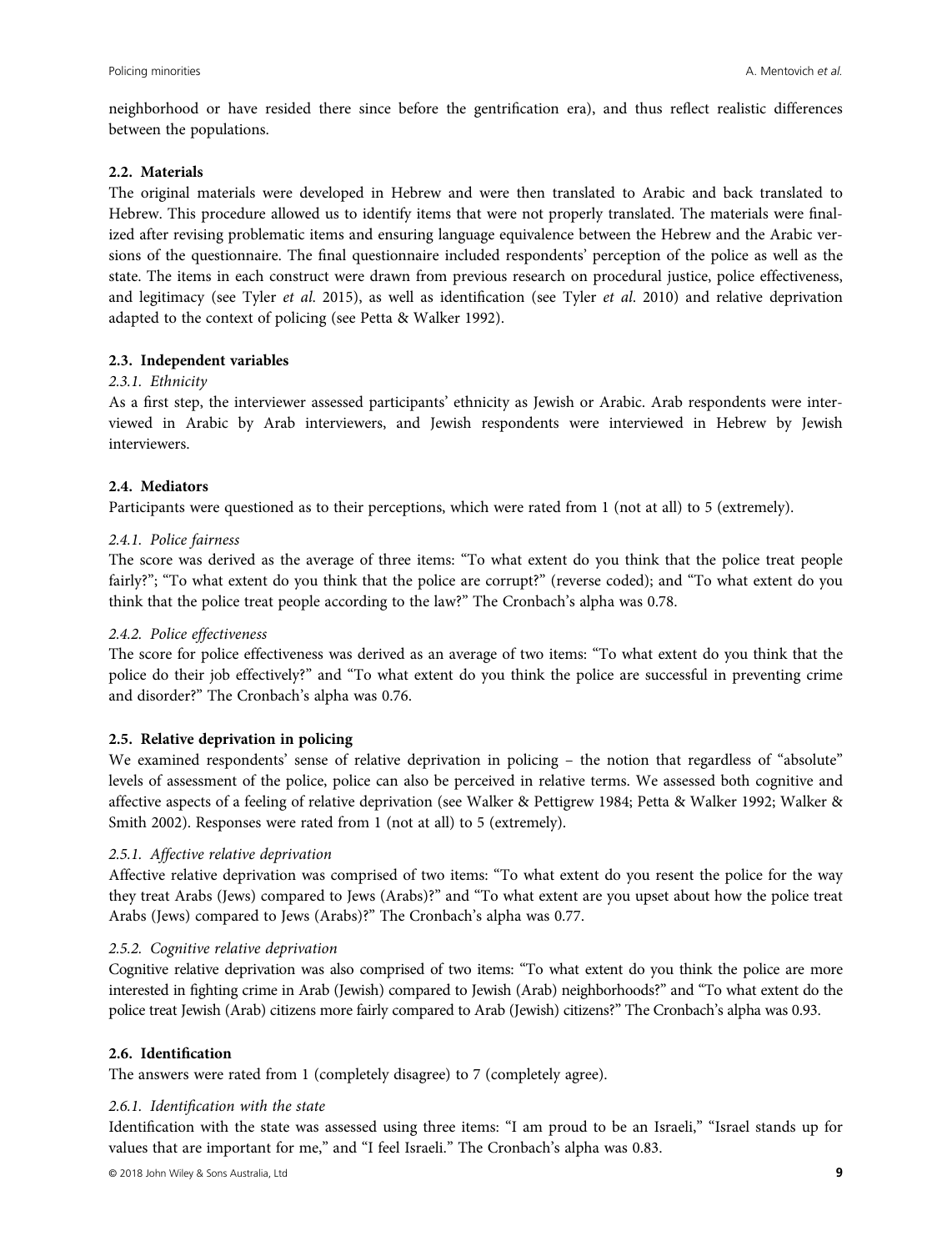## 2.6.2. Subgroup identification

Subgroup identification was assessed using two items: "I see myself as a part of the Jewish/Arab community in Israel," and "Being Jewish/Arab is an important part of how I see myself." The Cronbach's alpha was 0.85.

## 2.7. Outcome variables

The answers were rated from 1 (not at all) to 5 (extremely).

## 2.7.1. Satisfaction with the police

The score for satisfaction with the police was based on a single item: "To what extent are you satisfied with the police?"

## 2.7.2. Trust in the police

Trust was assessed using a single item: "To what extent do you think the police can be trusted?"

It is important to note that using a one-item measure of both trust and satisfaction is not ideal. However, similar single-item measures have previously been used in research to produce meaningful findings (see Murphy et al. 2012).

## 2.7.3. Police legitimacy

Policy legitimacy was assessed using the following items: "You should support the decisions made by police officers even when you disagree with them;" "You should do what the police tell you even if you do not understand or agree with the reasons;" "You should follow the instructions of police officers even if you are not happy with the way they treat you;" "The police generally have the same sense of right and wrong that you do;" and "The police stand up for values that are important to you." The Cronbach's alpha was 0.87.

The abovementioned constructs were assessed as part of a questionnaire in a face-to-face interview. The questionnaire always presented the questions in the same order, but we reversed the causal path in the presentations of the constructs to interviewees. Namely, we started by asking about satisfaction, trust, and legitimacy, and followed by asking about identification, fairness, effectiveness, and relative deprivation.

Using these constructs, we explored several issues. First we sought to examine discrepancies in perceptions between Arabs and Jews in all of the abovementioned constructs. While the differences in how minority and non-minority communities experience the police are pervasive in many societies, the context of mixed cities serves as a unique setting to explore this issue. In mixed cities (or in our case mixed neighborhoods), minority and non-minority communities share the same public services and are policed by the same force. Exploring policing in this context allows us to better dissect which aspects of (the same) policing are differentially experienced by the minority and majority, as well as to identify the reasons for these differences.

Second, we constructed and examined a path model accounting for ethnic discrepancies in perceptions about the police. More specifically, we aimed to account for intergroup discrepancies regarding satisfaction with the police, trust in the police, and perceptions of police legitimacy. In line with our hypotheses, the model identifies three types of factors, each comprised of two subfactors: (i) per existing models of policing we examined perceptions about police performance in terms of both fairness and effectiveness; (ii) we focused on factors tapping into a sense of discrimination that we term relative deprivation in policing; and (iii) we explored the roles of both state and subgroup identification.

Finally, we used this model to examine which of the abovementioned mediating factors more strongly account for the discrepancies in minority–majority perceptions regarding the police. In light of the possible structural boundaries resulting from the national Arab minority's sense of identification, we are specifically interested in comparing the relative weight of identity concerns to that of police effectiveness and fairness, as well as relative deprivation.

# 3. Results

As a first step, we compared the perceptions of Jewish and Arab residents on all of the variables assessed. The results of these comparisons are presented in Table 2. We found that the two national groups of Jaffa residents harbor very different views about the police. In all of the relevant constructs pertaining to the police, Arab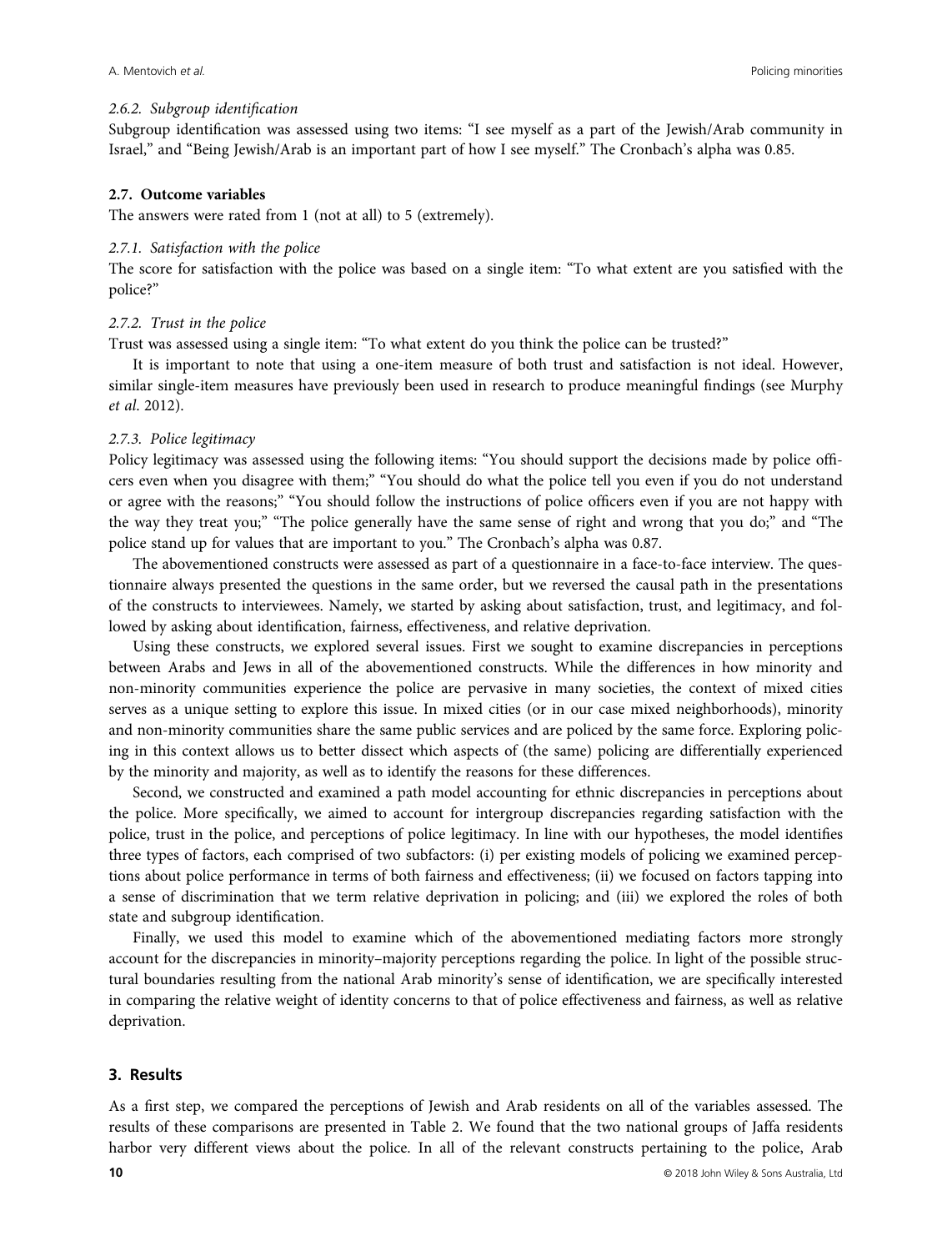residents expressed more negative views compared to their Jewish neighbors. Jewish residents perceived the police as fairer, more effective, less discriminatory (in terms of both cognitive and affective aspects of deprivation), more trustworthy, and more legitimate, and expressed greater satisfaction with the police compared to Arab residents.

With respect to the structural variables of identification within the superordinate and subordinate groups, the discrepancies between Arabs and Jews also followed the expected patterns. Namely, Arab respondents displayed very low levels of identification with the state of Israel relative to their Jewish peers. At the same time, Arab respondents showed higher levels of subgroup identification compared to their Jewish peers. It is important to note, however, that the effect of subgroup identification was significantly weaker than that of superordinate identification, suggesting that Arabs disidentify with the state of Israel more strongly than they identify with their in-group. The two aspects that we speculated would be particularly pronounced among alienated minorities – namely, low identification with the superordinate state and experiences of discrimination – were indeed the domains wherein intergroup discrepancies were the strongest in terms of effect size.

Thus far we have documented differences between Arab and Jewish residents of mixed neighborhoods in Jaffa. Next, we examine the role of the factors that we expected to account for these discrepancies. Specifically, we focused on three outcome variables that are frequently considered in the literature with respect to policing: satisfaction with the police, trust in the police, and police legitimacy. The full model we tested is presented in Figures 1–3; the inter-correlation between all examined variables is presented in Table 3.

## 3.1.1. Satisfaction with the police

To examine our model, we used SPSS macros for a mediation analysis combined with bootstrapping developed by Preacher and Hayes (2008; Hayes 2013). Using 1,000 bootstrap samples, we entered nationality (i.e. Arab or Jewish respondents) as the predictor, the six constructs described above as the mediators, and satisfaction with

| Construct           | M Arabs<br>(SD) | M Jews<br>(SD) | t(df)       | P              | Cohen's d | CI(d)         |
|---------------------|-----------------|----------------|-------------|----------------|-----------|---------------|
| Fairness            | 2.00(0.80)      | 2.92(0.88)     | 9.05(386)   | ${}_{< 0.001}$ | 1.1       | $1.01 - 1.18$ |
| Effectiveness       | 2.01(0.71)      | 2.80(0.77)     | 10.61 (386) | ${}< 0.001$    | 1.07      | $0.85 - 1.28$ |
| RD (cognition)      | 4.74(0.52)      | 1.73(0.78)     | 13.5 (384)  | < 0.001        | 4.53      | 4.14-4.89     |
| RD (affect)         | 4.44(0.80)      | 3.06(1.17)     | 44.5 (385)  | ${}< 0.001$    | 1.37      | $0.15 - 1.59$ |
| ID (subgroup)       | 5.45(1.78)      | 5.01(2.00)     | 2.29(384)   | $= 0.02$       | 0.23      | $0.03 - 0.43$ |
| ID (state)          | 1.53(1.07)      | 4.86(1.65)     | 23.62 (384) | ${}< 0.001$    | 2.41      | $2.27 - 2.55$ |
| Police satisfaction | 1.66(0.83)      | 2.52(0.93)     | 9.70(386)   | ${}< 0.001$    | 0.97      | $0.76 - 0.92$ |
| Trust in the police | 1.77(0.7)       | 2.63(0.86)     | 10.08(385)  | < 0.001        | 1.1       | $0.88 - 1.31$ |
| Police legitimacy   | 2.65(1.28)      | 4.02(1.40)     | 10.94 (385) | < 0.001        | 1.02      | $0.81 - 1.23$ |

Table 2 Comparison between Arab and Jewish respondents regarding perception of the police

CI, confidence interval; ID, identification; RD, relative deprivation; SD, standard deviation.

Table 3 Correlations among variables

|              | ID (state) | Fair     | Effect.  | $RD$ $(cog)$ | RD (Affect) | Satis     | Trust     | Legit     | Ethn      |
|--------------|------------|----------|----------|--------------|-------------|-----------|-----------|-----------|-----------|
| $ID$ (sub)   | $0.17**$   | $-0.05$  | $-0.04$  | $0.23**$     | $-0.02$     | $-0.02$   | 0.03      | 0.01      | $-0.12*$  |
| ID (state)   |            | $0.58**$ | $0.57**$ | $-0.67**$    | $-0.64**$   | $0.49**$  | $0.54**$  | $0.54**$  | $0.77**$  |
| Fair         |            |          | $0.69**$ | $-44**$      | $-0.55**$   | $0.67**$  | $0.7**$   | $0.75**$  | $0.48**$  |
| Effect.      |            |          |          | $-0.45**$    | $-0.49**$   | $0.66**$  | $0.65**$  | $0.59**$  | $0.48**$  |
| $RD$ $(cog)$ |            |          |          |              | $0.48*$     | $-0.34**$ | $-0.41**$ | $-0.36**$ | $-0.92**$ |
| RD (affect)  |            |          |          |              |             | $-0.47**$ | $-0.45**$ | $-0.52**$ | $-0.57**$ |
| Satis        |            |          |          |              |             |           | $0.60**$  | $0.54**$  | $0.36**$  |
| Trust        |            |          |          |              |             |           |           | $0.54**$  | $0.48**$  |
| Legit        |            |          |          |              |             |           |           |           | $-0.46**$ |

\*P < 0.001. For ethnicity: 0 = Arabs, 1 = Jews. Fair, police procedural fairness; Effect, police effectiveness; Ethn, ethnicity; Legit, police legitimacy; ID, identification; RD, relative deprivation; Satis, police satisfaction.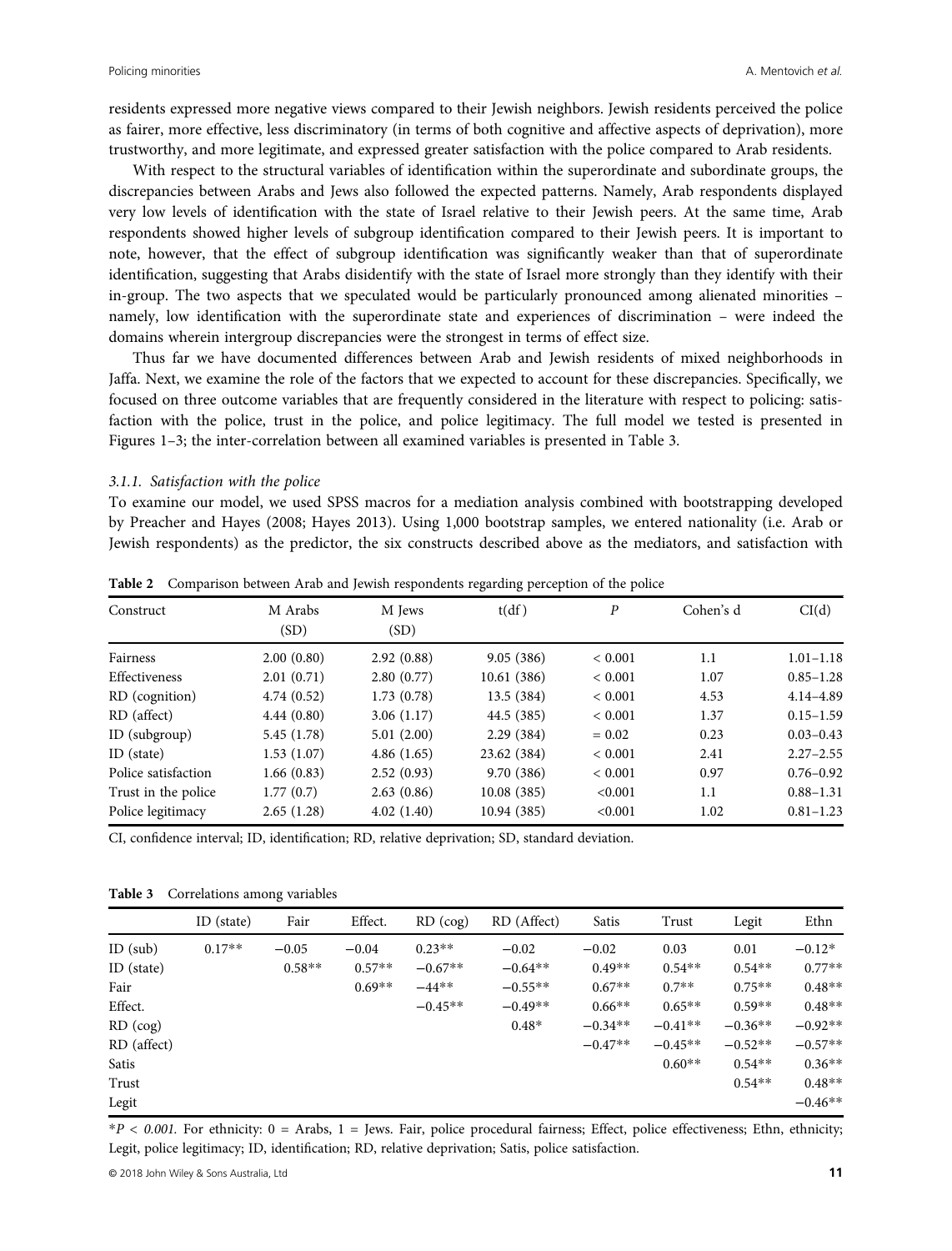

**†***P* < 0.1\**P* < 0.05 \*\*\**P* < 0.001

Figure 1 Factors underlying national discrepancies in satisfaction with the police. All coefficients are standardized; 95% confidence intervals (CI) are presented in []; the direct effect before the mediators were entered into the model is presented in (). ID, identification; RD, relative deprivation.

the police as the outcome measure (see Fig. 1 for illustration of the model). The mediation model explored the unique role of each of the mediators controlling for other mediators in the model (see Preacher & Hayes 2008). Furthermore, this analysis produces confidence intervals for each effect, which allows direct comparison of the relative strength of each factor. The results of this analysis are presented in Figure 1. The indirect effects (as well as their confidence intervals) are presented in Table 4. It is important to note that we initially ran the model with the inclusion of demographic variables (i.e. age, gender, income, and levels of religiosity). None of the demographic variables was proven significant (all  $P > 0.29$ ), and thus were excluded from the final model.

As seen in Figure 1, both concerns of fairness and of effectiveness were significantly linked to satisfaction with the police. Specifically, Arab residents saw the police as less effective and less fair, and these perceptions were linked to their diminished satisfaction with the police. The association between effectiveness and satisfaction with the police was at the same magnitude as the association between procedural fairness and satisfaction. These patterns suggest that minority groups who report subpar police performance may also direct their concerns toward issues of effectiveness and not exclusively toward issues of fairness.

Furthermore, our analysis showed that the two additional factors incorporated into existing models of policing – namely, a sense of deprivation in policing and identification with the state – also accounted for group-based

| Moderator      | Effect | <b>SE</b> | 95% CI       |
|----------------|--------|-----------|--------------|
| Fairness       | 0.13   | 0.033     | 0.070.20     |
| Effectiveness  | 0.20   | 0.037     | 0.13 0.27    |
| RD (cognition) | 0.04   | 0.104     | $-0.15$ 0.25 |
| RD (affect)    | 0.07   | 0.032     | 0.01 0.13    |
| ID (subgroup)  | 0.003  | 0.006     | $-0.01.17$   |
| ID (state)     | 0.12   | 0.074     | $-0.1$ 0.28  |

Table 4 Indirect effects of nationality on satisfaction with the police via each of the moderators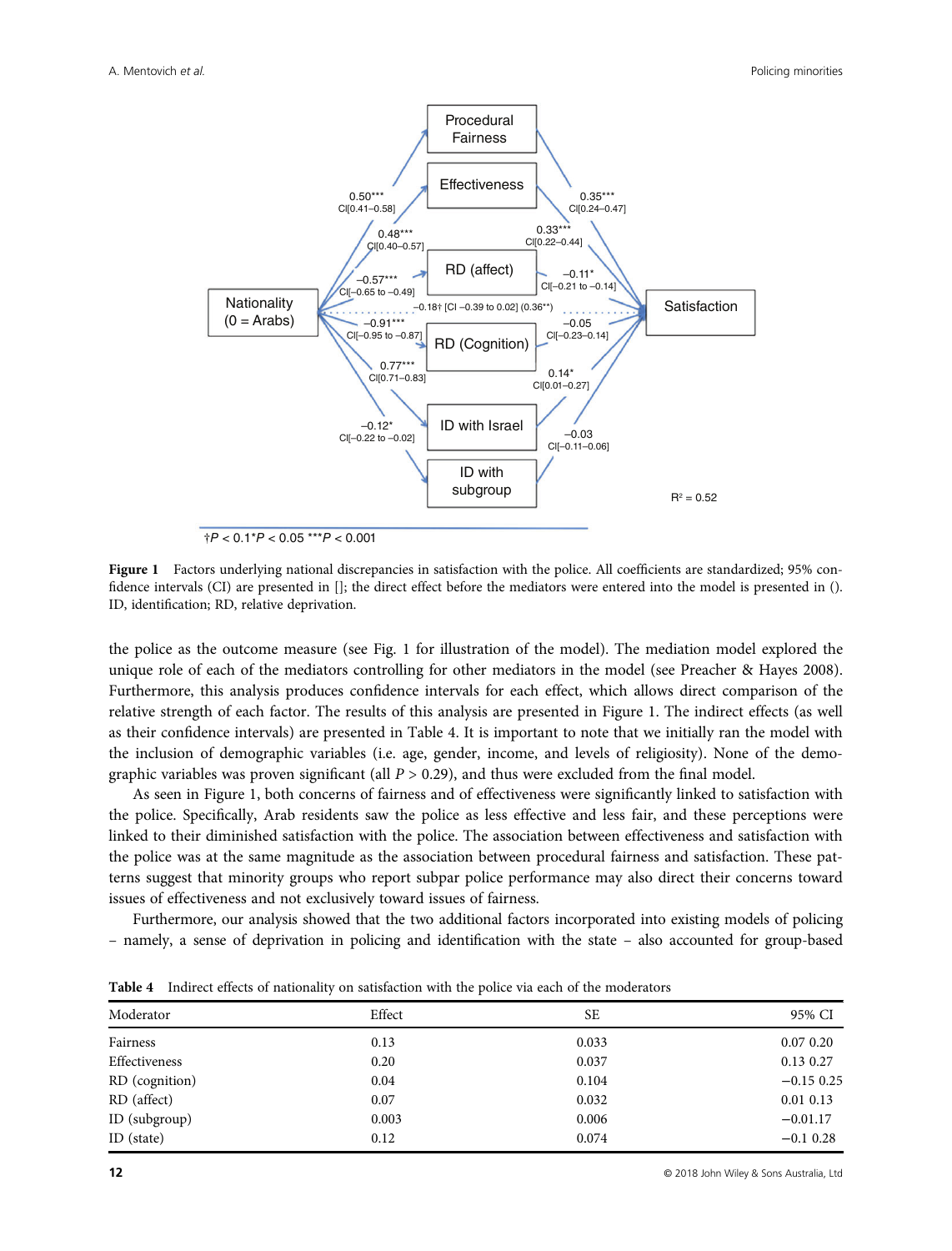discrepancies in satisfaction with the police. Arab residents of Jaffa were more likely to report deprivation in policing (in both affective and cognitive terms), lower levels of identification with the state of Israel, and higher levels of identification with their Arab identity. More specifically, we found that *feelings* of deprivation (and not cognitive assessments of it) were linked to lower levels of satisfaction with the police. Similarly, lower identification with the state of Israel (and not higher identification with the subgroup) was also linked to lower satisfaction with the police.

The analysis yielded two additional findings that are particularly worthy of attention: First, once all of the mediators were entered into the model, the negative gap in satisfaction with the police between Arabs and Jews disappeared. Second, the correlation between the structural variable of identification with the state and police satisfaction was significantly weaker than the correlation between satisfaction and constructs pertaining to policing per se of police fairness and effectiveness. That is, the path coefficients of police fairness and effectiveness in explaining satisfaction with the police were significantly stronger than the coefficients of both identification with the state and affective relative deprivation.

An examination of the indirect effect yields a similar conclusion. It shows that the total indirect effect of police effectiveness was stronger than the effect of procedural fairness (supporting the important role of effectiveness in the context of under-policed minorities). The total indirect effect of identification with the state was similar in magnitude to that of police fairness (but weaker than that of police effectiveness). However, unlike the total indirect effect of fairness and effectiveness, the indirect effect of state identification failed to reach significance (0 is included in confidence interval). The total indirect effect of feelings of deprivation was significantly weaker than the effect of police effectiveness but not of police fairness or identification, and it did reach significance.

## 3.1.2. Trust in the police

We used the same model to examine the factors underlying group-based discrepancies in trust in the police. The results of this model are presented in Figure 2 and the indirect effects are presented in Table 5. Again, we initially ran the model with the inclusion of demographic variables (i.e. age, gender, income, and levels of religiosity). These demographic variables were not proven significant (all  $P > 0.28$ ) and were thus excluded from the final model. As seen in Figure 2, both police fairness and effectiveness were significantly linked to trust in the police, with the path coefficient of perceptions of police fairness being significantly stronger than that of police effectiveness. This suggests that perceptions that the police are ineffective and, even more so, that they are unfair, account for Arab residents' low levels of trust in the police. It is interesting to note that the strong correlations between procedural fairness and trust-building echoes similar findings from the procedural justice literature (Tyler & Wakslak 2004; Tyler 2006; Hinds & Murphy 2007).

Furthermore, both affective and cognitive assessments of relative deprivation in policing were not correlated with levels of trust among Arab residents of Jaffa, suggesting that a sense of discrimination alone does not contribute to Arabs' low levels of trust in the police (over and above the other constructs in the model). Finally, the structural variables of identification with both one's subgroup and the superordinate state also did not correlate with trust, suggesting that at least in the context of trust-building, preexisting lower levels of identification with the state do not place a structural impediment on the capacity of the police to develop and maintain trust among minority groups.

An examination of the indirect effects is also consistent with these conclusions. It shows that only the total indirect effects of procedural fairness and effectiveness were significant. Similar to the patterns of the path coefficients, the confidence intervals of the indirect effects show that the total indirect effect of police fairness was significantly stronger than that of police effectiveness.

## 3.1.3. Police legitimacy

We then used the model to examine the factors underlying intergroup discrepancies in perceptions of police legitimacy. Police legitimacy is a fundamental construct in the relationship between the police and the public. More than other outcome variables (such as police satisfaction), police legitimacy reflects the deep-seated internalization of the rule of the law and enables an enduring positive relationship between the police and the public. The path coefficients of our hypothesized model are presented in Figure 3. Again, demographic variables were excluded from the final model as they were proven insignificant (all  $P > 0.13$ ). Indirect effects in the model are presented in Table 6.

As seen in Figure 3, several factors were proven as significant mediators of the link between national identity and perception of police legitimacy. First, police fairness was the most important factor to account for discrepancies in perceptions of police legitimacy. Police effectiveness was not a significant predictor of police legitimacy.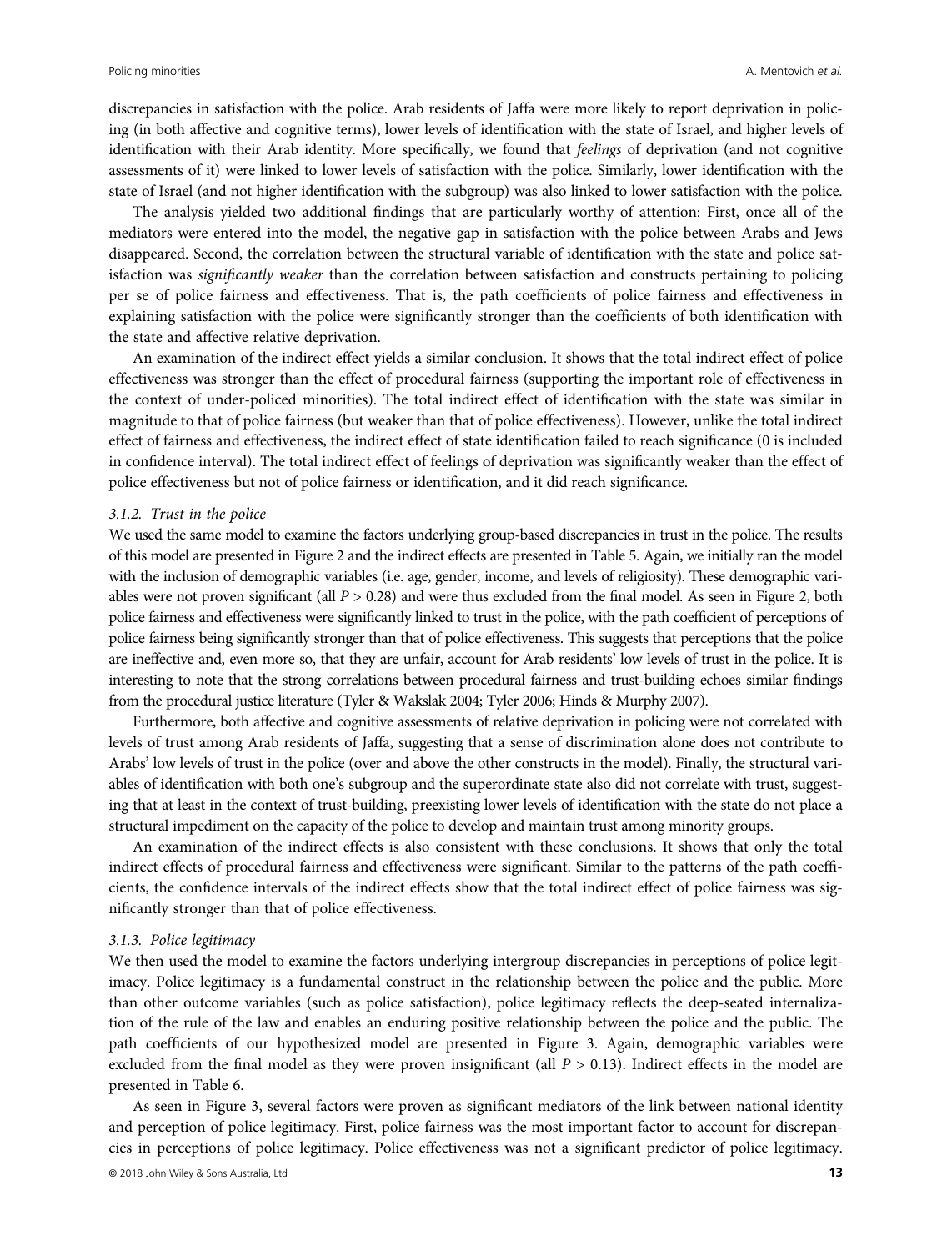

**†***P* < 0.1\**P* < 0.05 \*\*\**P* < 0.001

Figure 2 Factors underlying national discrepancies in trust in the police. All coefficients are standardized; 95% confidence intervals (CI) are presented in []; the direct effect before the mediators were entered into the model is presented in (). ID, identification; RD, relative deprivation.

| Moderator      | Effect   | <b>SE</b> | 95% CI        |
|----------------|----------|-----------|---------------|
| Fairness       | 0.22     | 0.037     | $0.15$ 0.29   |
| Effectiveness  | 0.11     | 0.031     | 0.060.18      |
| RD (cognition) | $-0.12$  | 0.105     | $-0.34$ 0.08  |
| RD (affect)    | $-0.01$  | 0.030     | $-0.07$ 0.05  |
| ID (subgroup)  | $-0.006$ | 0.007     | $-0.03$ 0.002 |
| ID $(state)$   | 0.04     | 0.069     | $-0.09$ 0.17  |

Table 5 Indirect effects of national identity on trust in the police via each of the moderators

These patterns echo other findings in the procedural fairness literature, suggesting that while effectiveness can be important in local judgments of the police (such as police satisfaction), an internalized, long term sense of legitimacy is predicated on perceptions of procedural fairness.

Moreover, relative deprivation in policing, and more precisely feelings of deprivation, were marginally linked to perceptions of police legitimacy (over and above the other factors in the model). This suggests that the feeling among Arab citizens that they are discriminated against in policing relative to their Jewish neighbors was associated with lower levels of perceived legitimacy. Finally, lower levels of identification with the state of Israel also significantly accounted for lower levels of police legitimacy among the Arab residents of Jaffa. This suggests that at least part of the perception regarding whether or not the police are legitimate is a manifestation of alienation from the superordinate state (and thus is not predicated on how the police act or are perceived to act). Once entered into the model, the mediators *fully explained* the discrepancies in perceptions of legitimacy between Jewish and Arab respondents. Moreover, and perhaps most importantly, the path coefficient of identification with the state was significantly weaker than the path coefficient of police fairness in accounting for national discrepancies in police legitimacy. This suggests that while identity does serve as a boundary to the possibility of the police to gain legitimacy in the eyes of alienated minorities, a greater part of the negative gap in perceptions of legitimacy is linked to perceptions of procedural (un)fairness. The patterns of the total indirect effects also strengthen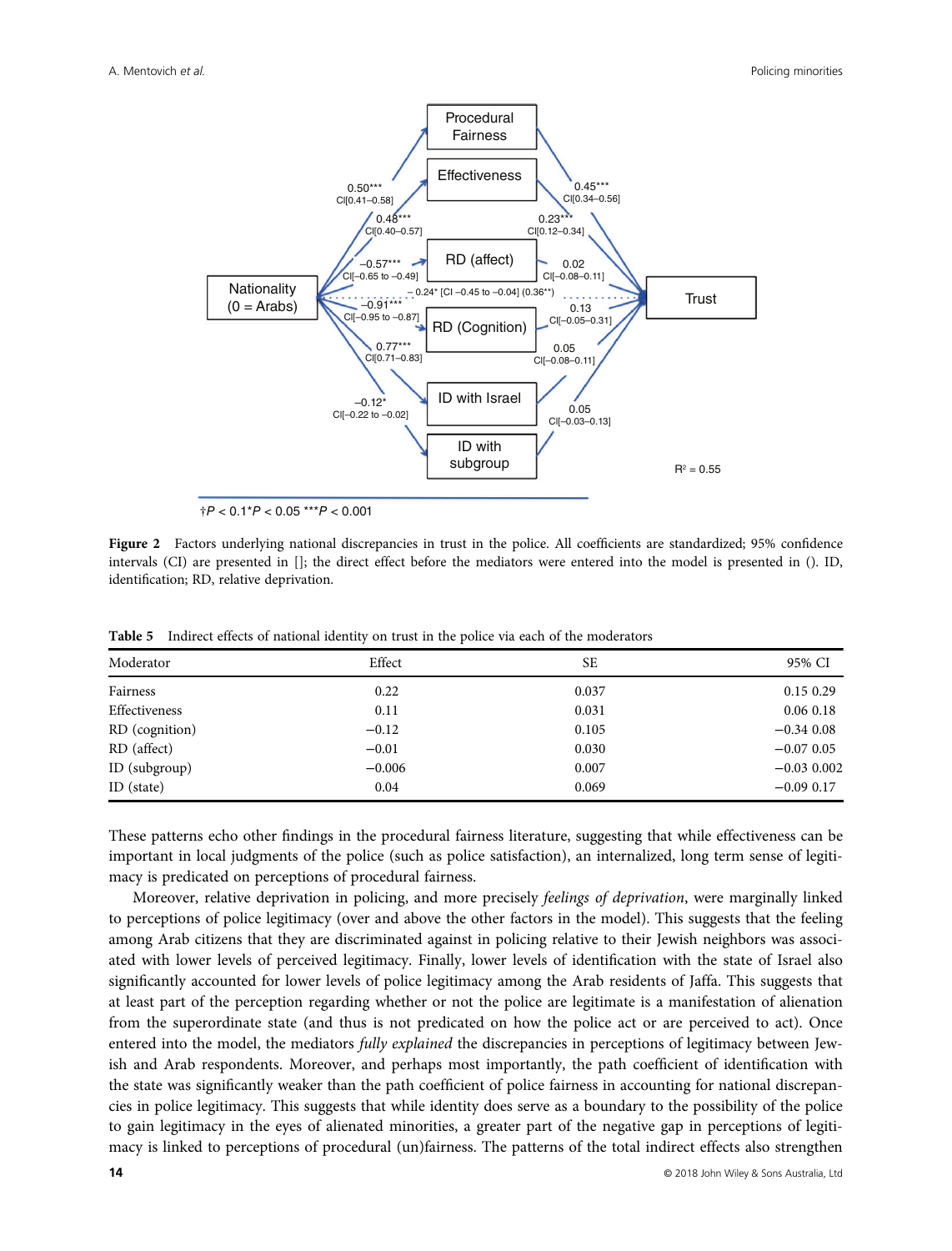

**†***P* < 0.1\**P* < 0.05 \*\*\**P* < 0.001

Figure 3 Factors underlying national discrepancies in police legitimacy. All coefficients are standardized; 95% confidence intervals (CI) are presented in []; the direct effect before the mediators were entered into the model is presented in ().ID, identification; RD, relative deprivation.

| Moderator      | Effect   | <b>SE</b> | 95% CI         |
|----------------|----------|-----------|----------------|
| Fairness       | 0.34     | 0.037     | $0.27 - 0.42$  |
| Effectiveness  | $-0.03$  | 0.025     | $-0.07 - 0.24$ |
| RD (cognition) | $-0.08$  | 0.086     | $-0.25 - 0.08$ |
| RD (affect)    | 0.04     | 0.030     | $-0.01 - 0.1$  |
| ID (subgroup)  | $-0.001$ | 0.005     | $-0.01 - 0.01$ |
| ID $(state)$   | 0.10     | 0.050     | $0.02 - 0.21$  |

Table 6 Indirect effects of national identity on police legitimacy via each of the moderators

CI, confidence interval; ID, identification; RD, relative deprivation; SE, standard error.

this conclusion. Namely, while the total indirect effects of fairness and state identification were found to be significant, the indirect effect of procedural fairness is significantly stronger than that of state identification.

#### 4. Discussion

Public trust and the legitimacy of the police are essential to the functioning of any political, state-centered order. Nevertheless, they are often also the most contested aspects of democracies that are, de jure or de facto, multicultural or multinational and where the integration of minority groups remains incomplete. The presence of alienated minorities often has direct bearing on policing and police effectiveness, as these minorities consistently display lower levels of satisfaction with, trust in, and legitimacy of the police than the majority population. Existing models that explain the relationship between the public and the police and provide guidelines for police reform do not typically consider the unique challenges involved in policing alienated minorities (such as national or religious minorities), whose a priori levels of identification with the state are low, and experiences (or perceptions) of police discrimination are high. The current research addresses this gap in existing scholarship by focusing on the Arab national minority in the Jewish state of Israel.

Surprisingly, policing of minorities in Israel has received very little scholarly attention. This issue is important not only as a new frontier for the study of policing, but also as the Arab minority in Israel presents an example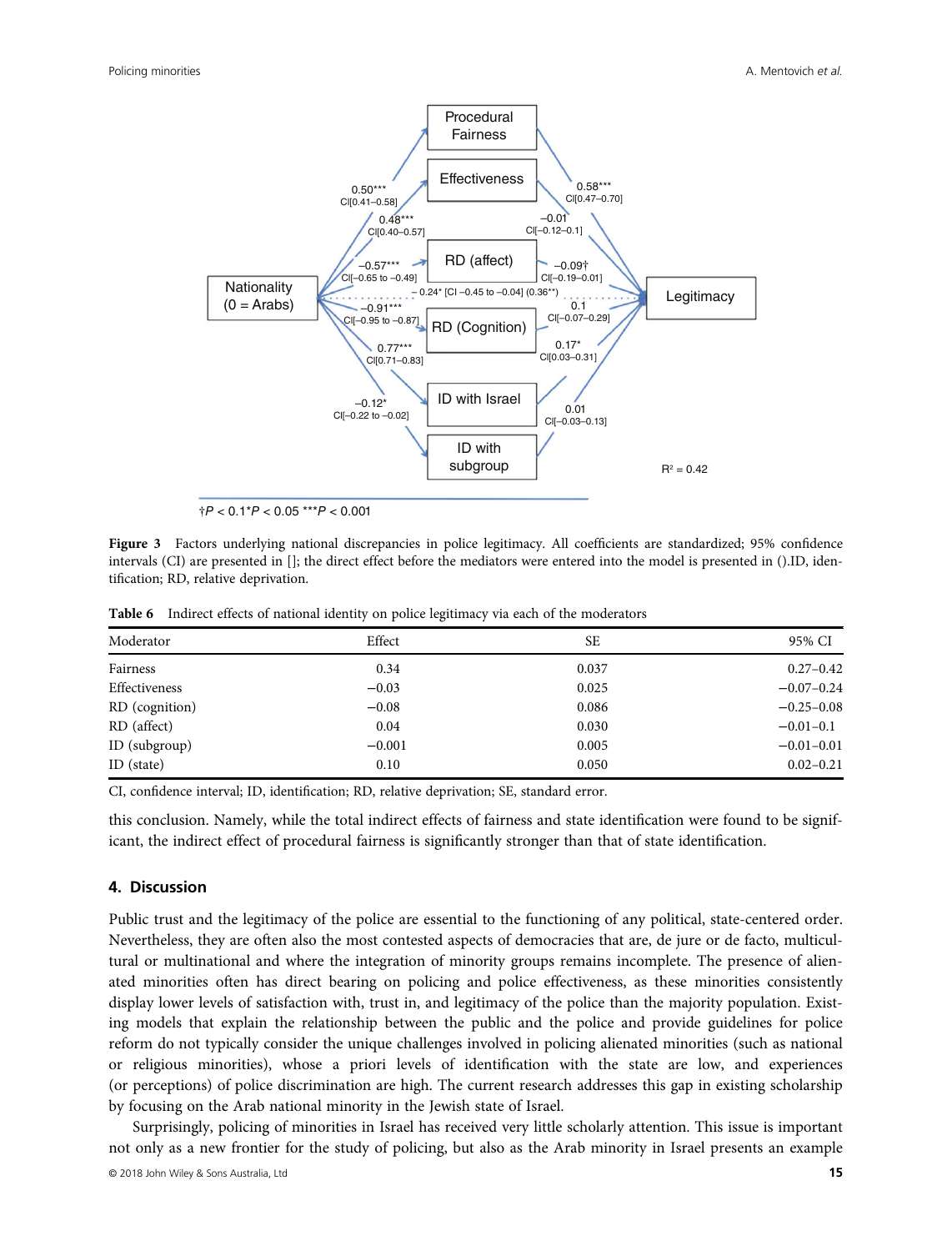of many of the challenges pertaining to policing alienated national and religious minorities that increasingly occupy police forces across the globe. While ethnic minorities face barriers to full assimilation, they rarely encounter boundaries that are as explicit and as rigid as faced by Arab citizens in Israel (Bar-Tal 2001). Consequently, Arab citizens see themselves as a national minority within the Jewish state, subjected to systematic and chronic discrimination in both law and everyday practices. Such experiences of discrimination and alienation make the Arab citizens of Israel a unique test case for examining the dynamics underlying the policing of unassimilated minorities, and particularly for examining whether and to what extent the structural barriers of discrimination and identification with the state might influence the success of police efforts to gain trust and legitimacy among such minority populations.

To better capture alienated minorities' concerns with policing, we supplemented the existing models of policing (which focus mainly on issues of effectiveness and fairness) with two additional factors that may inform minorities' unique needs from policing: (i) experiences of discrimination in policing, which we refer to as relative deprivation in policing, and are comprised of both the belief that discrimination exists, and the negative affect invoked by such experiences of discrimination; and (ii) identification with the superordinate state, which represents the idea that the police function as a dominant proxy of the state, and thus serve as an avenue to express feelings of alienation from the state (regardless of their specific conduct). We focused on disparities in three attitudinal outcomes that are typically examined in research concerning the relationship between the police and the public: satisfaction with the police, trust in the police, and the legitimacy of the police.

Our conceptual additions to existing models of policing received empirical support: we found that both affective relative deprivation and low identification with the state explained disparities in national minority–majority perceptions of the police. Our assessment of deprivation in policing was different to how discrimination is examined in existing research in the sense that – in line with relative deprivation theory – we focused on self-relevant forms of discrimination that involve one's own group and contain both affective and cognitive elements. Our findings show that experiences of discrimination, and particularly the affective response to such discrimination, impact perceptions of the police. These findings diverge from the current literature on policing, which mainly discusses the relationship between the police and the public in terms of intra-group processes (Tyler & Blader 2003) and assesses perceptions of the police in absolute terms. Our findings show that minorities also judge police performance on an intergroup level and in relative terms. We also show that affective response to discrimination (rather than the cognitive assessment that discrimination indeed exists) shapes minorities' perceptions about the police. It is important to note, however, that unlike the classic findings of relative deprivation theory, which expect comparative judgments to be more powerful than absolute ones, in our study, relative deprivation in policing exerted a weaker impact than assessment of police fairness and effectiveness in absolute terms. The finding that procedural fairness concerns trump those of discrimination, however, fits well with past research showing that minority groups draw on information of procedural fairness to make inferences as to whether or not they were discriminated against in the first place (Tyler & Wakslak 2004).

We also find support for the idea that perceptions of the police (particularly of police legitimacy) are rooted in preexisting views of the state. That is, some of the negative views of the police are channels for national minorities to express their alienation from the state. This adds to existing research on policing in two ways. First, research thus far has predominantly focused on ethnic or religious minorities that, while suffering from discrimination, are largely integrated (or can potentially be integrated) into society. The current study examines a minority population, the Arab citizens of the Jewish state of Israel, that has a particularly conflicting relationship with the state, and where the goal of achieving full social assimilation is unattainable because of the definition of the state as Jewish. Second, research thus far has examined identity implications on willingness to work with the police, mainly in the context of anti-terrorism efforts (Tyler et al. 2010; Murphy et al. 2015; Madon et al. 2016). Our findings show that identification with the state is linked to perceptions of police legitimacy in the context of everyday police work over and above concerns of fairness, effectiveness, or discrimination.

Importantly, our findings show that relational models of policing that highlight fair and respectful treatment are applicable to alienated national minorities, such as the Arab citizens of Israel. Similar to previous findings, we show that instrumental concerns of police effectiveness can be important in shaping more immediate judgments of the police (i.e. satisfaction with the police), but that procedural fairness concerns are particularly important in shaping the long-term commitment to legal authorities manifested in police legitimacy. While these findings echo the importance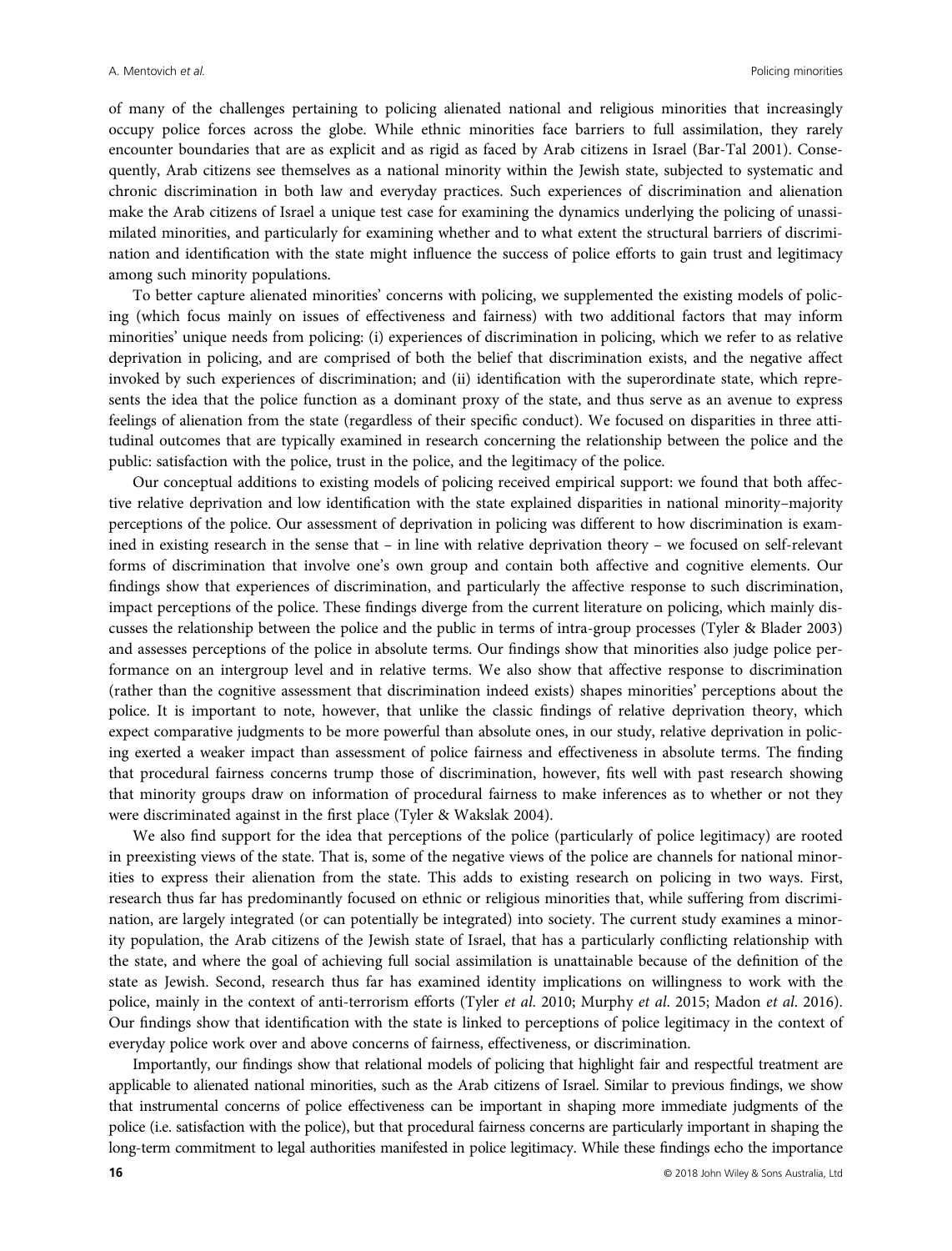of procedural justice documented in previous research, they do raise some questions as to the reasons for why this is the case. Procedural justice has been shown to be important because of its implication to group identity. That is, fair treatment signals to individuals that they are valued and respected by their group and its authorities, that their position is secure, and that it is worthwhile for them to belong to such a group (Tyler & Blader 2003). Our findings raise the question of whether identity concerns play such a central role in the importance of procedural justice among alienated minorities that neither want nor are able to fully belong to the superordinate group. Future research can address other possible mechanisms to which procedural justice is important, even with the lack of identity aspirations.

Our findings present several policy implications. First, we show that to improve perceptions among alienated minorities, the police need to improve both their performance and conduct. More specifically, improvement of police effectiveness seems to be more fruitful in improving short-term goals, such as satisfaction with the police, whereas improvement of police fairness seems to be particularly fruitful in cultivating long-term positive orientation toward the police, as it enhances commitment to legal authorities and the law more broadly. Second, the connection between low identification and negative perceptions of the police may seem discouraging from a policymaking perspective, as it suggests that there are some structural barriers to cultivating positive views of the police among non-assimilated minorities. However, the findings of this research show that identification is less significant than fairness and effectiveness concerns to trust and legitimacy building. Namely, regardless of minorities' attachment to the superordinate state, policy intervention that focuses on police fairness and effectiveness can overcome most of negative gap between minority and majority populations and enhance the perceived trustworthiness and legitimacy of the police.

Minorities perceive themselves as suffering from discrimination, particularly in their interactions with state authorities. This was indeed the case with Israeli Arabs who reported a high sense of relative deprivation in policing, indicating that they see themselves as treated less favorably by the police relative to their Jewish peers. Despite these reports of discrimination, they were found to be less consequential in explaining minorities' perceptions of the police. This is particularly important, as many police officers see the police as unfairly dealing with broader societal problems that the police did not create and cannot singlehandedly remedy. Indeed, discrimination of minorities such as the Arab citizens of Israel is rooted in broader social and ideological reasons than policing. It is also indeed unfeasible to expect the police to remedy minorities' sense of discrimination that is rooted in broader legal, social, and political arrangements. However, our findings show that even without tackling such high-order social problems as discrimination, the police can still improve their relationship with the minority population by changing the ways in which minorities are policed.

Finally, another policy implication pertains to the consequences of police success in cultivating legitimacy. Our findings show that there are mutual connections between minorities' attachment to the state (i.e. their sense of identification) and their views of the police. This finding suggests that, more than dominant groups, alienated minorities' perception of the police reflects their position within society. However, the opposite relationship is also possible. Namely, it is possible that the police play an important role as a bridge between minorities and the state, such that by enhancing legitimacy the police could also improve alienated citizens' sense of belonging to the superordinate state. This possibility is particularly promising in the context of national minorities whose identification with the state is often viewed as immutable, and speaks to an important yet underexamined consequence of policing in diverse society.

# 4.1. Limitations and future directions

The first limitation of the study is that while it attempts to draw causal paths between the mediating constructs and outcome variables, our findings are based on a survey design and thus do not permit causal inferences. This limitation calls into question the causal arrows drawn in our path models. In line with existing literature, we see perceptions of police fairness and effectiveness as shaping police legitimacy. However, because of the correlational design of the study, we cannot rule out the opposite relations. That is, it is possible that people who do not view the police force as legitimate also view it as less fair and less effective. Such an opposite route is indeed plausible in the case of the Arab citizens of Israel, whose negative view of the legitimacy of the police is a structural predisposition. This possibility is particularly valid in light of the lack of objective information about actual police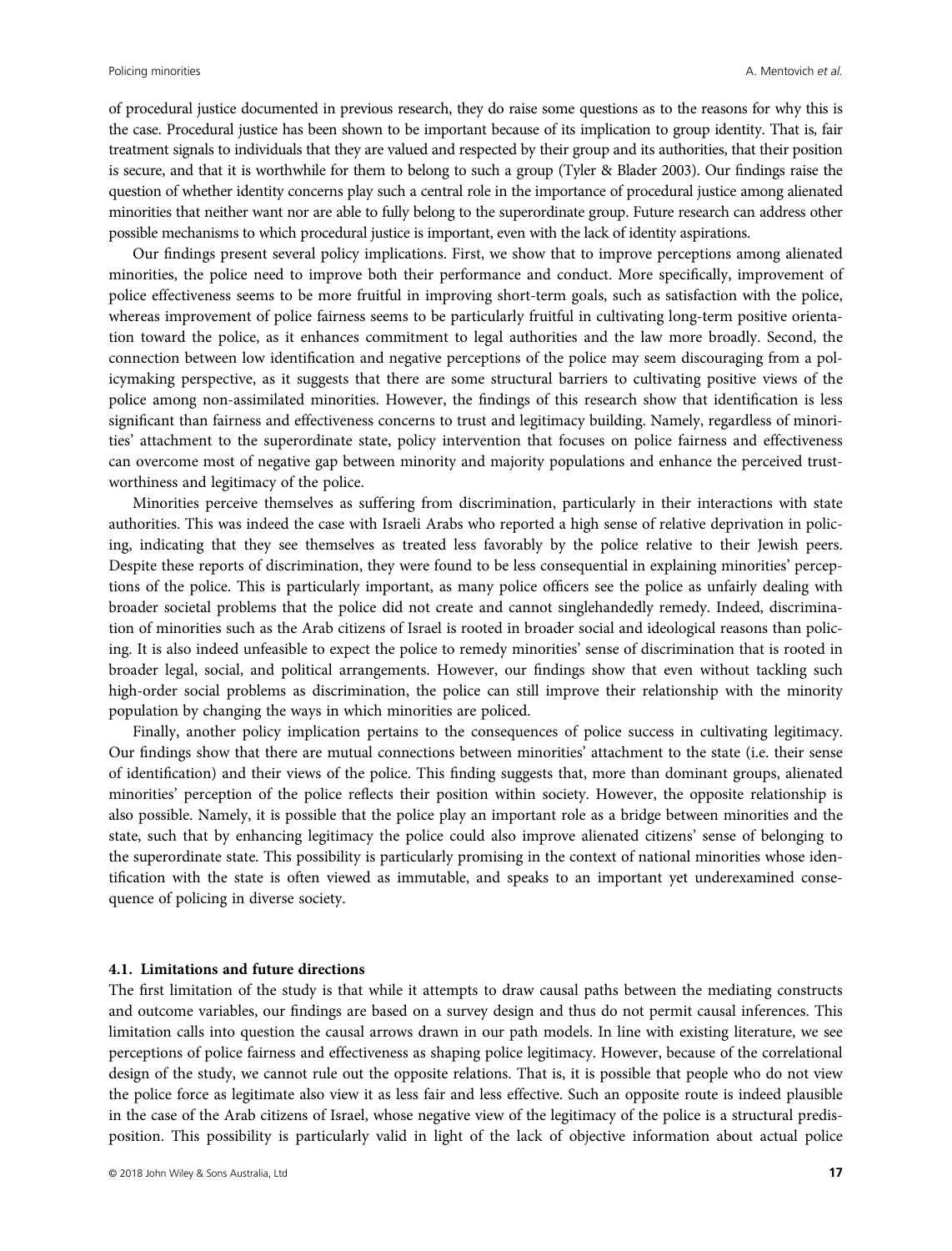conduct. We cannot rule out the possibility that Arab and Jewish citizens perceive the same police treatment differently because of their prior experience.

Another aspect that is missing in the current research is a comparison between Jews and Arabs living in mixed neighborhoods to those who live in more segregated Jewish or Arab neighborhoods. As we note in the introduction, the majority of the Jews and Arabs in Israel live in exclusively Jewish or Arabs neighborhoods. Naturally, the situation in such neighborhoods is very different than in mixed neighborhoods. For example, a large portion of the Arab population lives in villages where the police have almost no presence. As policing itself is different in nationally mixed versus segregated areas, it is conceivable that perceptions of the police, and the factors underlying them, would be different. It possible for example, that because of the poor police presence in segregated Arabic areas, perceptions of police effectiveness would gain more prominence. It is also possible that concerns of relative deprivation in policing are more pronounced in mixed areas where intergroup comparison is more readily produced. These speculations should be tested in future research that will also enrich our scholarly understanding of minorities' needs as a function of their broader social and geographical placement.

Other notable limitations of this research pertain to both the sample and the context. The sample we collected was not a representative sample of Israeli Jewish and Arab populations, nor a representative sample of Jaffa residents. Moreover, our sample was in part a snowball sample, which raises the concern that respondents were more homogenous than the population at large. For these reasons the generalizability of the findings to the wider context of policing minorities in Jaffa or greater Israel is limited. Moreover, the unique national and political history of Israel calls into question the generalizability of these results to policing minorities elsewhere. These concerns can be fully addressed in future research that will need to use representative samples and to examine policing in the context of other national or religious minorities. Indeed, as the challenges in policing communities are becoming more pervasive worldwide, this research can serve as a first step in a timely and much needed larger empirical effort.

Notwithstanding these limitations, we believe that some aspects make the findings important and insightful to the scholarship on policing minorities in the Israeli context and beyond. First, we applied eligibility criteria to ensure we only interviewed long-term residents of Jaffa and those who belong to diverse backgrounds (demographic-wise). Second, the features that were the focus of the minority population in our sample (identification, discrimination, perceptions of the police) are very similar to the features found in other studies concerning the Arab minority in Israel (see Rattner 1994; Hasisi & Weitzer 2007; Ben-Porat & Yuval 2012). Third, our models pertain to the processes underlying Jewish and Arab disparities in views of the police. While the specific magnitude of the disparities may be indeed related to the specific sample collected, the underlying processes shaping perceptions of the police are related to basic motivational forces (the justice motives, social identification processes etc.) and thus may be more generalizable (see Ross & Miller 2002). Finally, and perhaps most importantly, the demographics of our sample (gender, age, income, and religiosity) did not impact the application of our models, suggesting that the processes we document is less sensitive to specific demographic features.

As for the specific national and religious context of minorities in Israel, we agree that Israel is a unique and indeed an extreme example of a national divide. But the extremity of this divide, and the magnitude of Arab national minorities' levels of (dis)identification is exactly what makes these findings notable to other contexts. Arab citizens of Israel are an example of a non-assimilated minority. Accordingly, we found that among our sample of Arab residents of Jaffa, levels of identification with the state of Israel were only slightly higher than the minimum score possible (M 1.53 versus a minimum score of 1). But even in the context of such extremely low levels of identification, our findings suggest that national minorities are still able to view the police as legitimate to the extent that the police are effective and treat them fairly. In other words, if procedural justice is found to overshadow low levels of identification among national minorities in the extreme context of the Israeli national divide, it is likely to be equally or even more important in situations where national minorities do not display such low levels of identification.

### References

Albrecht HJ (1997) Ethnic Minorities, Crime, and Criminal Justice in Germany. Crime and Justice 21, 31–99.

Awad GH (2010) The Impact of Acculturation and Religious Identification on Perceived Discrimination for Arab/Middle Eastern Americans. Cultural Diversity and Ethnic Minority Psychology 16, 59–67.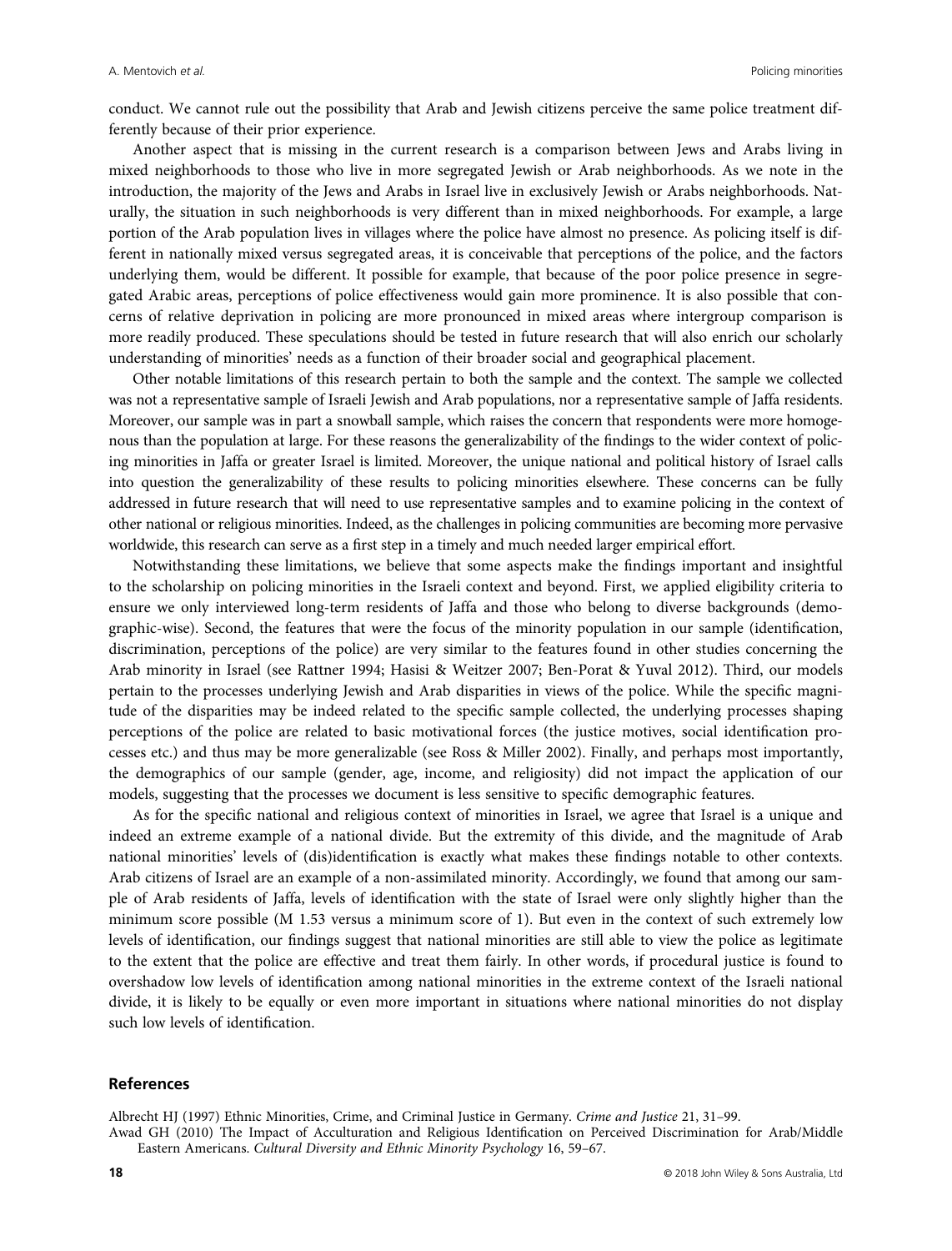- Bar-Tal D (2001) Why Does Fear Override Hope in Societies Engulfed by Intractable Conflict, as it Does in the Israeli Society? Political Psychology 22, 601–627.
- Ben-Porat G, Yuval F (2012) Minorities in Democracy and Policing Policy: From Alienation to Cooperation. Policing and Society 22, 235–252.
- Ben Porat G, Yuval F (forthcoming) Policing Minorities in Israel. Cambridge University Press, Cambridge.
- Birch AH (2012) Nationalism and National Integration. Routledge, London.
- Bradford B (2014) Policing and Social Identity: Procedural Justice, Inclusion and Cooperation between Police and Public. Policing and Society 24, 22–43.
- Brubaker, R., 1995. National Minorities, Nationalizing States, and External National Homelands in the New Europe. Daedalus, 124, 107–132.
- Cashmore E, McLaughlin E (2013) Out of Order?: Policing Black People. Routledge, London.
- Chakraborti N, Garland J (2003) Under-Researched and Overlooked: An Exploration of the Attitudes of Rural Minority Ethnic Communities towards Crime, Community Safety and the Criminal Justice System. Journal of Ethnic and Migration Studies 29, 563–572.
- Cherney A, Murphy K (2013) Policing Terrorism with Procedural Justice: The Role of Police Legitimacy and Law Legitimacy. Australian & New Zealand Journal of Criminology 46, 403–421.
- Fisk K, Cherney A (2017) Pathways to Institutional Legitimacy in Postconflict Societies: Perceptions of Process and Performance in Nepal. Governance 30, 263–281.
- Gau JM, Brunson RK (2010) Procedural Justice and Order Maintenance Policing: A Study of Inner-City Young men's Perceptions of Police Legitimacy. Justice Quarterly 27, 255–279.
- Gurr TR (1970) Why Men Rebel. Princeton University Press, Princeton, NJ.
- Hasisi B, Weisburd D (2011) Going beyond Ascribed Identities: The Importance of Procedural Justice in Airport Security Screening in Israel. Law & Society Review 45, 867-892.
- Hasisi B, Weitzer R (2007) Police Relations with Arabs and Jews in Israel. British Journal of Criminology 47, 728–745.
- Hayes AF (2013) Introduction to Mediation, Moderation, and Conditional Process Analysis: A Regression-Based Approach. Guilford Press, New York.
- Hinds L, Murphy K (2007) Public Satisfaction with Police: Using Procedural Justice to Improve Police Legitimacy. Australian & New Zealand Journal of Criminology 40(1), 27–42.
- Huq AZ, Tyler TR, Schulhofer SJ (2011) Why Does the Public Cooperate with Law Enforcement? The Influence of the Purposes and Targets of Policing. Psychology, Public Policy, and Law 17, 419–450.
- Israeli Statistic Bureau (2017) Population by Age and Ethnicity. Available from URL: [http://www.cbs.gov.il/shnaton69/st02\\_](http://www.cbs.gov.il/shnaton69/st02_03.pdf) [03.pdf.](http://www.cbs.gov.il/shnaton69/st02_03.pdf)
- Jackson J, Tyler TR, Hough M, Bradford B, Mentovich A (2014). Compliance and legal authority. In International Encyclopedia of the Social & Behavioral Sciences, ed. JD Wright, pp. 456-462. Elsevier, Oxford.
- Jonathan-Zamir T, Weisburd D (2013) The Effects of Security Threats on Antecedents of Police Legitimacy: Findings from a Quasi-Experiment in Israel. Journal of Research in Crime and Delinquency 50(1), 3–32.
- Joppke C (2009) Limits of Integration Policy: Britain and her Muslims. Journal of Ethnic and Migration Studies 35, 453–472.
- Jost JT, Mentovich A (2009) The J-curve Hypothesis. In: Levine J, Hogg M (eds) The Encyclopedia of Group Processes and Intergroup Relations. SAGE, Thousand Oaks, CA.
- Koopmans R (2010) Trade-Offs between Equality and Difference: Immigrant Integration, Multiculturalism and the Welfare State in Cross-National Perspective. Journal of Ethnic and Migration Studies 36, 1–26.
- Leibovitz J (2007) Faultline Citizenship: Ethnonational Politics, Minority Mobilisation, and Governance in the Israeli "Mixed Cities" of Haifa and Tel Aviv-Jaffa. Ethnopolitics 6(2), 235–226.
- Livengood JS, Stodolska M (2004) The Effects of Discrimination and Constraints Negotiation on Leisure Behavior of American Muslims in the Post-September 11 America. Journal of Leisure Research 36, 183–208.
- Lewin-Epstein N, Semyonov M (1993) The Arab Minority in Israel's Economy: Patterns of Ethnic Inequality. Westview Press.
- Lowrance S (2006) Identity, Grievances, and Political Action: Recent Evidence from the Palestinian Community in Israel. International Political Science Review 27, 167–190.
- Madon NS, Murphy K, Cherney A (2016) Promoting Community Collaboration in Counterterrorism: Do Social Identities and Perceptions of Legitimacy Mediate Reactions to Procedural Justice Policing? British Journal of Criminology 57, 1144–1164.
- Marx AW (2002) The Nation-state and Its Exclusions. Political Science Quarterly 117(1), 103–126.
- Mauer M, King RS (2007) Uneven Justice: State Rates of Incarceration by Race and Ethnicity, pp. 1–23. Sentencing Project, Washington, DC.
- Meares T (2008) The Legitimacy of Police among Young African-American Men. Marquette Law Review 92, 651.
- Murphy K (2013) Policing at the Margins: Fostering Trust and Cooperation among Ethnic Minority Groups. Journal of Policing, Intelligence and Counter Terrorism 8, 184–199.
- Murphy K, Cherney A (2011a) Fostering Cooperation with the Police: How Do Ethnic Minorities in Australia Respond to Procedural Justice-Based Policing? Australian & New Zealand Journal of Criminology 44, 235-257.
- Murphy K, Cherney A (2011b) Understanding Cooperation with Police in a Diverse Society. The British Journal of Criminology 52, 181–201.
- Murphy K, Sargeant E, Cherney A (2015) The Importance of Procedural Justice and Police Performance in Shaping Intentions to Cooperate with the Police: Does Social Identity Matter? European Journal of Criminology 12, 719-738.
- Petta G, Walker I (1992) Relative Deprivation and Ethnic Identity. British Journal of Social Psychology 31, 285–293.
- Piquero AR, Paternoster R, Pogarsky G, Loughran T (2011) Elaborating the Individual Difference Component in Deterrence Theory. Annual Review of Law and Social Science 7, 335–360.